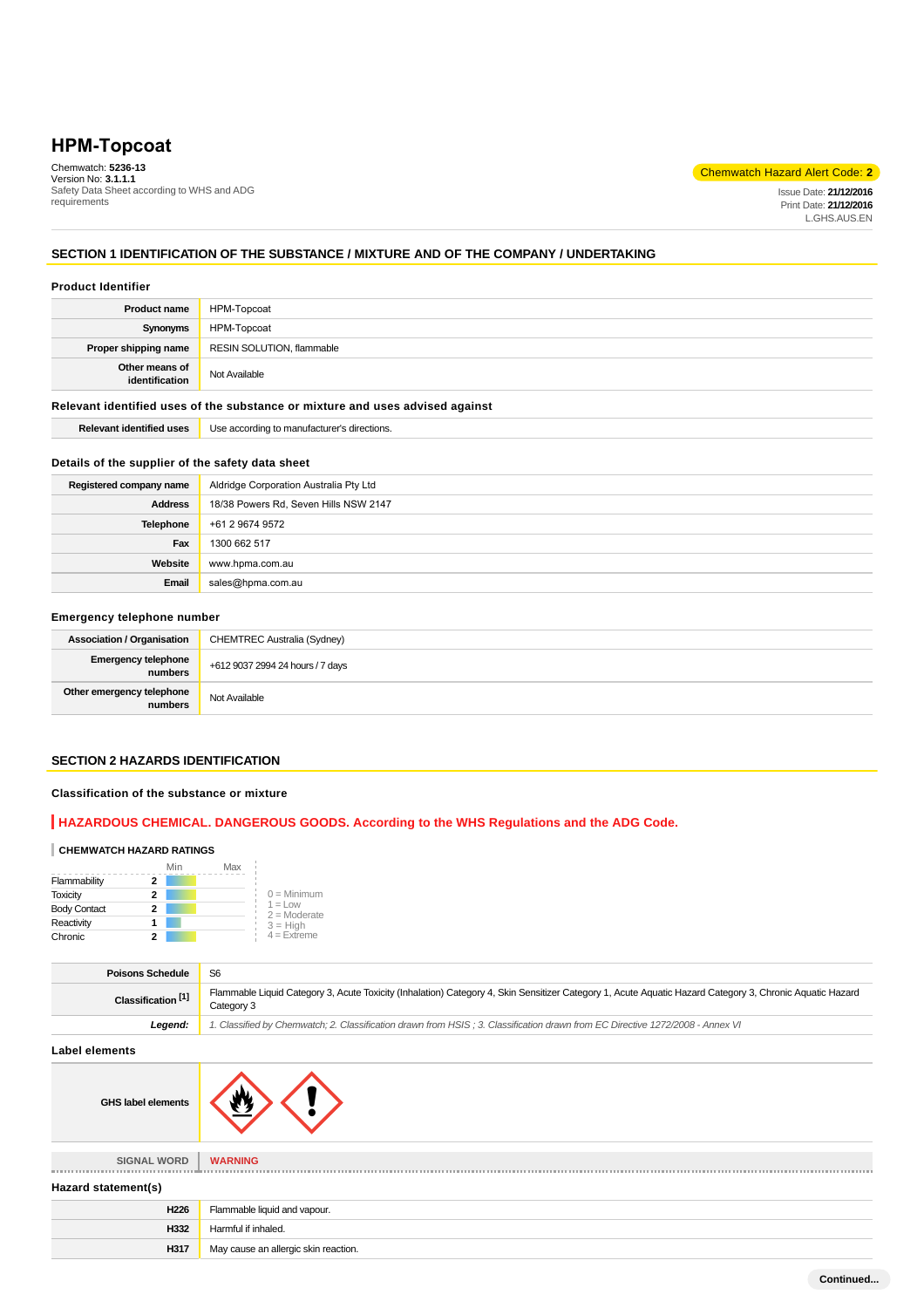### **H412** Harmful to aquatic life with long lasting effects.

| <b>Precautionary statement(s) Prevention</b> |                                                                                   |  |
|----------------------------------------------|-----------------------------------------------------------------------------------|--|
| P210                                         | Keep away from heat/sparks/open flames/hot surfaces. - No smoking.                |  |
| P233                                         | Keep container tightly closed.                                                    |  |
| P <sub>271</sub>                             | Use only outdoors or in a well-ventilated area.                                   |  |
| P <sub>280</sub>                             | Wear protective gloves/protective clothing/eye protection/face protection.        |  |
| P240                                         | Ground/bond container and receiving equipment.                                    |  |
| P <sub>241</sub>                             | Use explosion-proof electrical/ventilating/lighting/intrinsically safe equipment. |  |
| P <sub>242</sub>                             | Use only non-sparking tools.                                                      |  |
| P <sub>243</sub>                             | Take precautionary measures against static discharge.                             |  |
| P <sub>261</sub>                             | Avoid breathing mist/vapours/spray.                                               |  |
| P273                                         | Avoid release to the environment.                                                 |  |
| P272                                         | Contaminated work clothing should not be allowed out of the workplace.            |  |

### **Precautionary statement(s) Response**

| P363           | Wash contaminated clothing before reuse.                                                                   |
|----------------|------------------------------------------------------------------------------------------------------------|
| P370+P378      | In case of fire: Use alcohol resistant foam or normal protein foam for extinction.                         |
| P302+P352      | IF ON SKIN: Wash with plenty of soap and water.                                                            |
| P312           | Call a POISON CENTER or doctor/physician if you feel unwell.                                               |
| P333+P313      | If skin irritation or rash occurs: Get medical advice/attention.                                           |
| P303+P361+P353 | IF ON SKIN (or hair): Remove/Take off immediately all contaminated clothing. Rinse skin with water/shower. |
| P304+P340      | IF INHALED: Remove victim to fresh air and keep at rest in a position comfortable for breathing.           |

### **Precautionary statement(s) Storage**

**P403+P235** Store in a well-ventilated place. Keep cool.

### **Precautionary statement(s) Disposal**

**P501** Dispose of contents/container in accordance with local regulations.

### **SECTION 3 COMPOSITION / INFORMATION ON INGREDIENTS**

### **Substances**

See section below for composition of Mixtures

### **Mixtures**

| <b>CAS No</b> | %[weight] | Name                                       |
|---------------|-----------|--------------------------------------------|
| 64742-95-6.   | $1 - 10$  | naphtha petroleum, light aromatic solvent  |
| 1330-20-7     | $1 - 10$  | xylene                                     |
| 95-63-6       | $1 - 10$  | 1,2,4-trimethyl benzene                    |
| 140921-24-0   | $1 - 10$  | carbamic acid, complex ester               |
| 108-67-8      | <1        | 1,3,5-trimethyl benzene                    |
| 98-82-8       | < 0.5     | isopropyl benzene - cumene                 |
| 4098-71-9     | < 0.2     | isophorone diisocyanate                    |
|               | balance   | Ingredients determined not to be hazardous |

### **SECTION 4 FIRST AID MEASURES**

### **Description of first aid measures**

| <b>Eye Contact</b>  | If this product comes in contact with eyes:<br>$\blacktriangleright$ Wash out immediately with water.<br>If irritation continues, seek medical attention.<br>Removal of contact lenses after an eye injury should only be undertaken by skilled personnel.                                                                                                                                                                                                                                                                                                                                                                                                                                                                                                                                                                |
|---------------------|---------------------------------------------------------------------------------------------------------------------------------------------------------------------------------------------------------------------------------------------------------------------------------------------------------------------------------------------------------------------------------------------------------------------------------------------------------------------------------------------------------------------------------------------------------------------------------------------------------------------------------------------------------------------------------------------------------------------------------------------------------------------------------------------------------------------------|
| <b>Skin Contact</b> | If skin contact occurs:<br>In mediately remove all contaminated clothing, including footwear.<br>Flush skin and hair with running water (and soap if available).<br>Seek medical attention in event of irritation.                                                                                                                                                                                                                                                                                                                                                                                                                                                                                                                                                                                                        |
| Inhalation          | If fumes or combustion products are inhaled remove from contaminated area.<br>Lay patient down. Keep warm and rested.<br>► Prostheses such as false teeth, which may block airway, should be removed, where possible, prior to initiating first aid procedures.<br>Apply artificial respiration if not breathing, preferably with a demand valve resuscitator, bag-valve mask device, or pocket mask as trained. Perform CPR if<br>necessary.<br>Transport to hospital, or doctor.<br>Following uptake by inhalation, move person to an area free from risk of further exposure. Oxygen or artificial respiration should be administered as needed.<br>Asthmatic-type symptoms may develop and may be immediate or delayed up to several hours. Treatment is essentially symptomatic. A physician should be<br>consulted. |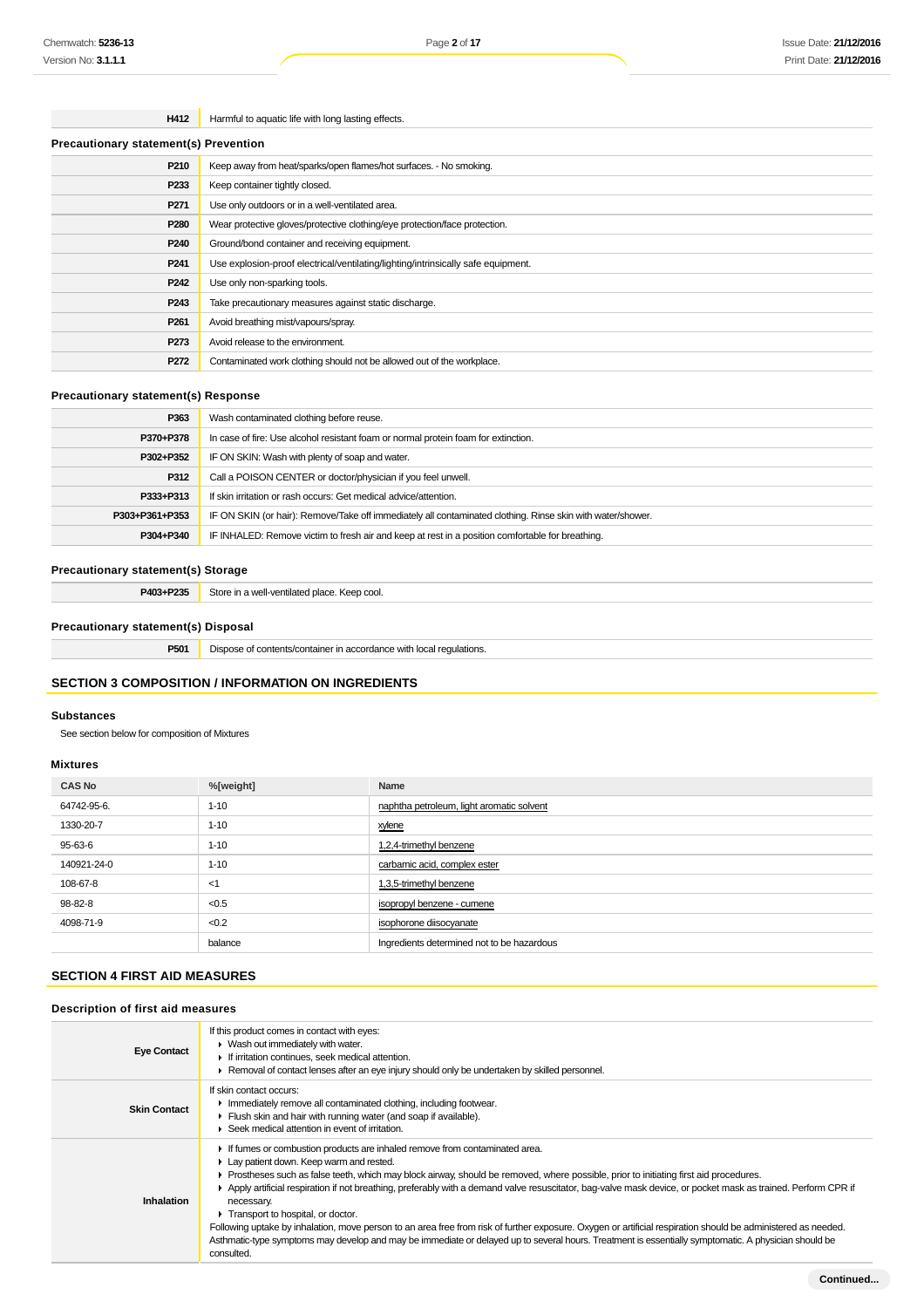| Ingestion | If spontaneous vomiting appears imminent or occurs, hold patient's head down, lower than their hips to help avoid possible aspiration of vomitus.<br>If swallowed do <b>NOT</b> induce vomiting.<br>If vomiting occurs, lean patient forward or place on left side (head-down position, if possible) to maintain open airway and prevent aspiration.<br>• Observe the patient carefully.<br>► Never give liquid to a person showing signs of being sleepy or with reduced awareness; i.e. becoming unconscious.<br>• Give water to rinse out mouth, then provide liquid slowly and as much as casualty can comfortably drink. |
|-----------|-------------------------------------------------------------------------------------------------------------------------------------------------------------------------------------------------------------------------------------------------------------------------------------------------------------------------------------------------------------------------------------------------------------------------------------------------------------------------------------------------------------------------------------------------------------------------------------------------------------------------------|
|           | Seek medical advice.<br>Avoid giving milk or oils.                                                                                                                                                                                                                                                                                                                                                                                                                                                                                                                                                                            |
|           | Avoid giving alcohol.                                                                                                                                                                                                                                                                                                                                                                                                                                                                                                                                                                                                         |

#### **Indication of any immediate medical attention and special treatment needed**

Any material aspirated during vomiting may produce lung injury. Therefore emesis should not be induced mechanically or pharmacologically. Mechanical means should be used if it is considered necessary to evacuate the stomach contents; these include gastric lavage after endotracheal intubation. If spontaneous vomiting has occurred after ingestion, the patient should be monitored for difficult breathing, as adverse effects of aspiration into the lungs may be delayed up to 48 hours.

For acute or short term repeated exposures to xylene:

- Gastro-intestinal absorption is significant with ingestions. For ingestions exceeding 1-2 ml (xylene)/kg, intubation and lavage with cuffed endotracheal tube is recommended. The use of charcoal and cathartics is equivocal.
- Pulmonary absorption is rapid with about 60-65% retained at rest.
- Primary threat to life from ingestion and/or inhalation, is respiratory failure.
- Patients should be quickly evaluated for signs of respiratory distress (e.g. cyanosis, tachypnoea, intercostal retraction, obtundation) and given oxygen. Patients with inadequate tidal volumes or poor arterial blood gases (pO2 < 50 mm Hg or pCO2 > 50 mm Hg) should be intubated.
- ▶ Arrhythmias complicate some hydrocarbon ingestion and/or inhalation and electrocardiographic evidence of myocardial injury has been reported; intravenous lines and cardiac monitors should be established in obviously symptomatic patients. The lungs excrete inhaled solvents, so that hyperventilation improves clearance.
- A chest x-ray should be taken immediately after stabilisation of breathing and circulation to document aspiration and detect the presence of pneumothorax.
- Epinephrine (adrenalin) is not recommended for treatment of bronchospasm because of potential myocardial sensitisation to catecholamines. Inhaled cardioselective bronchodilators (e.g. Alupent, Salbutamol) are the preferred agents, with aminophylline a second choice.

BIOLOGICAL EXPOSURE INDEX - BEI

These represent the determinants observed in specimens collected from a healthy worker exposed at the Exposure Standard (ES or TLV):

| Determinant                    | Index                | Sampling Time       | Comments |
|--------------------------------|----------------------|---------------------|----------|
| Methylhippu-ric acids in urine | 1.5 gm/gm creatinine | End of shift        |          |
|                                | 2 mg/min             | Last 4 hrs of shift |          |

### **SECTION 5 FIREFIGHTING MEASURES**

#### **Extinguishing media**

- Foam.
- **Dry chemical powder.**
- BCF (where regulations permit).
- Carbon dioxide.
- Water spray or fog Large fires only.

#### **Special hazards arising from the substrate or mixture**

| <b>Fire Incompatibility</b>    | Avoid contamination with oxidising agents i.e. nitrates, oxidising acids, chlorine bleaches, pool chlorine etc. as ignition may result                                                                                                                                                                                                                                                                                                                                                                                                                                                                                                                                                                                                                                                                                                                                                                                                 |
|--------------------------------|----------------------------------------------------------------------------------------------------------------------------------------------------------------------------------------------------------------------------------------------------------------------------------------------------------------------------------------------------------------------------------------------------------------------------------------------------------------------------------------------------------------------------------------------------------------------------------------------------------------------------------------------------------------------------------------------------------------------------------------------------------------------------------------------------------------------------------------------------------------------------------------------------------------------------------------|
| <b>Advice for firefighters</b> |                                                                                                                                                                                                                                                                                                                                                                                                                                                                                                                                                                                                                                                                                                                                                                                                                                                                                                                                        |
| <b>Fire Fighting</b>           | Alert Fire Brigade and tell them location and nature of hazard.<br>• May be violently or explosively reactive.<br>• Wear breathing apparatus plus protective gloves.<br>Prevent, by any means available, spillage from entering drains or water course.<br>If safe, switch off electrical equipment until vapour fire hazard removed.<br>• Use water delivered as a fine spray to control fire and cool adjacent area.<br>Avoid spraying water onto liquid pools.<br>DO NOT approach containers suspected to be hot.<br>Cool fire exposed containers with water spray from a protected location.<br>If safe to do so, remove containers from path of fire.                                                                                                                                                                                                                                                                             |
| <b>Fire/Explosion Hazard</b>   | ,,,,,,<br>Liquid and vapour are flammable.<br>• Moderate fire hazard when exposed to heat or flame.<br>▶ Vapour forms an explosive mixture with air.<br>• Moderate explosion hazard when exposed to heat or flame.<br>• Vapour may travel a considerable distance to source of ignition.<br>Heating may cause expansion or decomposition leading to violent rupture of containers.<br>• On combustion, may emit toxic fumes of carbon monoxide (CO).<br>Combustion products include:<br>carbon dioxide (CO2)<br>isocyanates<br>and minor amounts of<br>hydrogen cyanide<br>nitrogen oxides (NOx)<br>other pyrolysis products typical of burning organic material.<br>When heated at high temperatures many isocyanates decompose rapidly generating a vapour which pressurises containers, possibly to the point of rupture.<br>Release of toxic and/or flammable isocyanate vapours may then occur<br>▶ Burns with acrid black smoke. |
| <b>HAZCHEM</b>                 | $-3Y$                                                                                                                                                                                                                                                                                                                                                                                                                                                                                                                                                                                                                                                                                                                                                                                                                                                                                                                                  |

### **SECTION 6 ACCIDENTAL RELEASE MEASURES**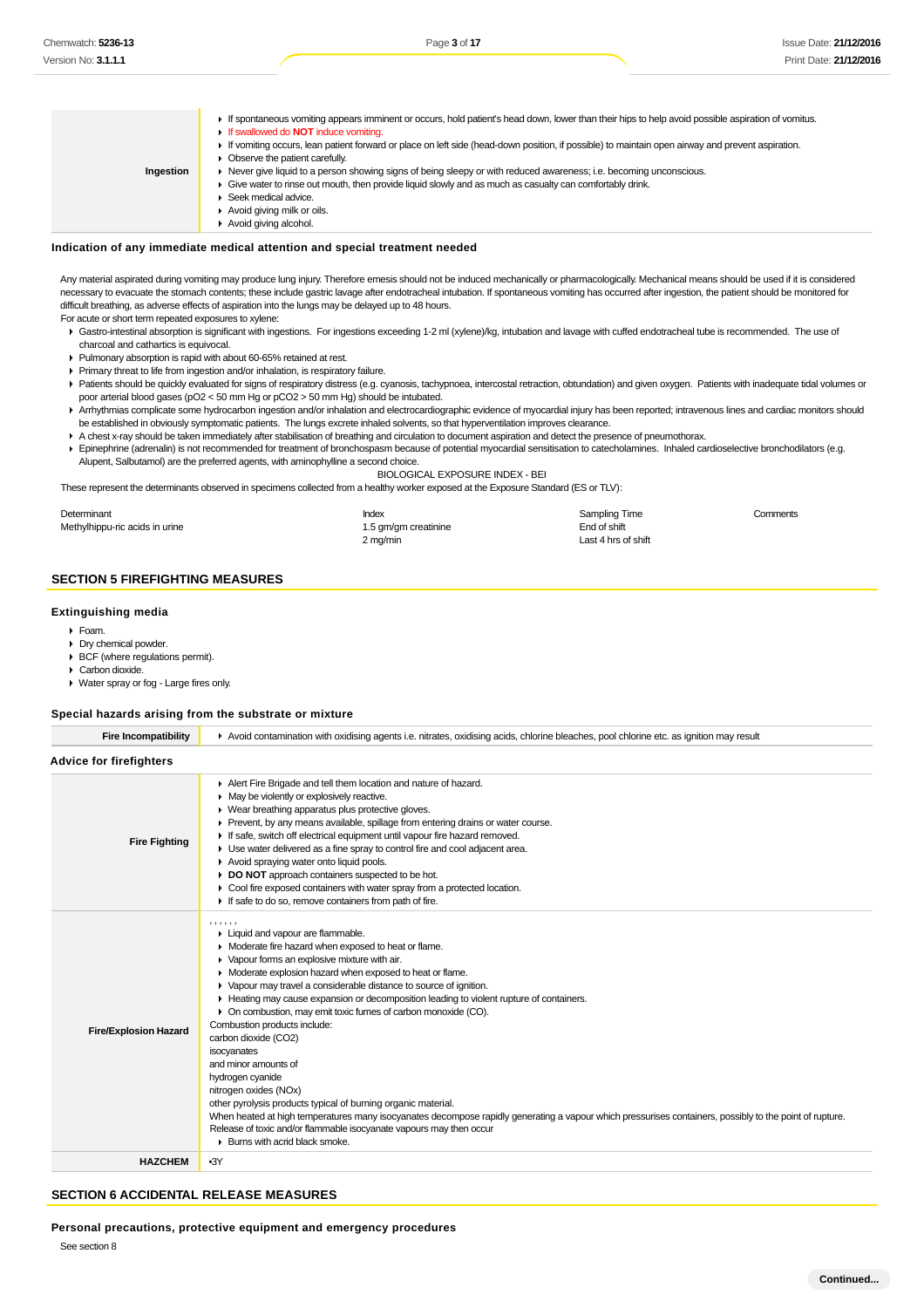### **Environmental precautions**

See section 12

### **Methods and material for containment and cleaning up**

| <b>Minor Spills</b>                                                        | Remove all ignition sources.<br>• Clean up all spills immediately.<br>Avoid breathing vapours and contact with skin and eyes.<br>• Control personal contact with the substance, by using protective equipment.<br>• Contain and absorb small quantities with vermiculite or other absorbent material.<br>$\triangleright$ Wipe up.<br>Collect residues in a flammable waste container.                                                                                                                                                                                                                                                                                                                                                                                                                                                                                                                                                                                                                                                                                                                                                                                                                                                                                                                                                                                                                                                                                                                                                                                                                                                                         |             |                                                                            |                |                   |            |                    |
|----------------------------------------------------------------------------|----------------------------------------------------------------------------------------------------------------------------------------------------------------------------------------------------------------------------------------------------------------------------------------------------------------------------------------------------------------------------------------------------------------------------------------------------------------------------------------------------------------------------------------------------------------------------------------------------------------------------------------------------------------------------------------------------------------------------------------------------------------------------------------------------------------------------------------------------------------------------------------------------------------------------------------------------------------------------------------------------------------------------------------------------------------------------------------------------------------------------------------------------------------------------------------------------------------------------------------------------------------------------------------------------------------------------------------------------------------------------------------------------------------------------------------------------------------------------------------------------------------------------------------------------------------------------------------------------------------------------------------------------------------|-------------|----------------------------------------------------------------------------|----------------|-------------------|------------|--------------------|
|                                                                            | Chemical Class: aromatic hydrocarbons<br>For release onto land: recommended sorbents listed in order of priority.                                                                                                                                                                                                                                                                                                                                                                                                                                                                                                                                                                                                                                                                                                                                                                                                                                                                                                                                                                                                                                                                                                                                                                                                                                                                                                                                                                                                                                                                                                                                              |             |                                                                            |                |                   |            |                    |
|                                                                            | SORBENT<br><b>TYPE</b>                                                                                                                                                                                                                                                                                                                                                                                                                                                                                                                                                                                                                                                                                                                                                                                                                                                                                                                                                                                                                                                                                                                                                                                                                                                                                                                                                                                                                                                                                                                                                                                                                                         | <b>RANK</b> | <b>APPLICATION</b>                                                         |                | <b>COLLECTION</b> |            | <b>LIMITATIONS</b> |
|                                                                            | <b>LAND SPILL - SMALL</b>                                                                                                                                                                                                                                                                                                                                                                                                                                                                                                                                                                                                                                                                                                                                                                                                                                                                                                                                                                                                                                                                                                                                                                                                                                                                                                                                                                                                                                                                                                                                                                                                                                      |             |                                                                            |                |                   |            |                    |
|                                                                            | Feathers - pillow                                                                                                                                                                                                                                                                                                                                                                                                                                                                                                                                                                                                                                                                                                                                                                                                                                                                                                                                                                                                                                                                                                                                                                                                                                                                                                                                                                                                                                                                                                                                                                                                                                              |             |                                                                            | 1              | throw             | pitchfork  | DGC, RT            |
|                                                                            | cross-linked polymer - particulate                                                                                                                                                                                                                                                                                                                                                                                                                                                                                                                                                                                                                                                                                                                                                                                                                                                                                                                                                                                                                                                                                                                                                                                                                                                                                                                                                                                                                                                                                                                                                                                                                             |             |                                                                            | 2              | shovel            | shovel     | R,W,SS             |
|                                                                            | cross-linked polymer- pillow                                                                                                                                                                                                                                                                                                                                                                                                                                                                                                                                                                                                                                                                                                                                                                                                                                                                                                                                                                                                                                                                                                                                                                                                                                                                                                                                                                                                                                                                                                                                                                                                                                   |             |                                                                            | 2              | throw             | pitchfork  | R, DGC, RT         |
|                                                                            | sorbent clay - particulate                                                                                                                                                                                                                                                                                                                                                                                                                                                                                                                                                                                                                                                                                                                                                                                                                                                                                                                                                                                                                                                                                                                                                                                                                                                                                                                                                                                                                                                                                                                                                                                                                                     |             |                                                                            | 3              | shovel            | shovel     | R, I, P,           |
|                                                                            | treated clay/ treated natural organic - particulate                                                                                                                                                                                                                                                                                                                                                                                                                                                                                                                                                                                                                                                                                                                                                                                                                                                                                                                                                                                                                                                                                                                                                                                                                                                                                                                                                                                                                                                                                                                                                                                                            |             |                                                                            | 3              | shovel            | shovel     | R, I               |
|                                                                            | wood fibre - pillow                                                                                                                                                                                                                                                                                                                                                                                                                                                                                                                                                                                                                                                                                                                                                                                                                                                                                                                                                                                                                                                                                                                                                                                                                                                                                                                                                                                                                                                                                                                                                                                                                                            |             |                                                                            | 4              | throw             | pitchfork  | R, P, DGC, RT      |
|                                                                            | LAND SPILL - MEDIUM                                                                                                                                                                                                                                                                                                                                                                                                                                                                                                                                                                                                                                                                                                                                                                                                                                                                                                                                                                                                                                                                                                                                                                                                                                                                                                                                                                                                                                                                                                                                                                                                                                            |             |                                                                            |                |                   |            |                    |
|                                                                            | cross-linked polymer -particulate                                                                                                                                                                                                                                                                                                                                                                                                                                                                                                                                                                                                                                                                                                                                                                                                                                                                                                                                                                                                                                                                                                                                                                                                                                                                                                                                                                                                                                                                                                                                                                                                                              |             |                                                                            | 1              | blower            | skiploader | R, W, SS           |
|                                                                            | treated clay/ treated natural organic - particulate                                                                                                                                                                                                                                                                                                                                                                                                                                                                                                                                                                                                                                                                                                                                                                                                                                                                                                                                                                                                                                                                                                                                                                                                                                                                                                                                                                                                                                                                                                                                                                                                            |             |                                                                            | $\overline{2}$ | blower            | skiploader | R, I               |
|                                                                            | sorbent clay - particulate                                                                                                                                                                                                                                                                                                                                                                                                                                                                                                                                                                                                                                                                                                                                                                                                                                                                                                                                                                                                                                                                                                                                                                                                                                                                                                                                                                                                                                                                                                                                                                                                                                     |             |                                                                            | 3              | blower            | skiploader | R, I, P            |
|                                                                            | polypropylene - particulate                                                                                                                                                                                                                                                                                                                                                                                                                                                                                                                                                                                                                                                                                                                                                                                                                                                                                                                                                                                                                                                                                                                                                                                                                                                                                                                                                                                                                                                                                                                                                                                                                                    |             |                                                                            | 3              | blower            | skiploader | W, SS, DGC         |
|                                                                            | feathers - pillow                                                                                                                                                                                                                                                                                                                                                                                                                                                                                                                                                                                                                                                                                                                                                                                                                                                                                                                                                                                                                                                                                                                                                                                                                                                                                                                                                                                                                                                                                                                                                                                                                                              |             |                                                                            | 3              | throw             | skiploader | DGC, RT            |
|                                                                            |                                                                                                                                                                                                                                                                                                                                                                                                                                                                                                                                                                                                                                                                                                                                                                                                                                                                                                                                                                                                                                                                                                                                                                                                                                                                                                                                                                                                                                                                                                                                                                                                                                                                |             |                                                                            | $\overline{4}$ | blower            | skiploader | R, I, W, P, DGC    |
|                                                                            | expanded mineral - particulate<br><b>Major Spills</b><br>Legend<br>DGC: Not effective where ground cover is dense<br>R: Not reusable<br>I: Not incinerable<br>P: Effectiveness reduced when rainy<br>RT:Not effective where terrain is rugged<br>SS: Not for use within environmentally sensitive sites<br>W: Effectiveness reduced when windy<br>Reference: Sorbents for Liquid Hazardous Substance Cleanup and Control;<br>R.W Melvold et al: Pollution Technology Review No. 150: Noyes Data Corporation 1988<br>E Liquid Isocyanates and high isocyanate vapour concentrations will penetrate seals on self contained breathing apparatus - SCBA should be used inside<br>encapsulating suit where this exposure may occur.<br>Clear area of personnel and move upwind.<br>Alert Fire Brigade and tell them location and nature of hazard.<br>• May be violently or explosively reactive.<br>• Wear breathing apparatus plus protective gloves.<br>Prevent, by any means available, spillage from entering drains or water course.<br>• Consider evacuation (or protect in place).<br>• No smoking, naked lights or ignition sources.<br>Increase ventilation.<br>$\triangleright$ Stop leak if safe to do so.<br>• Water spray or fog may be used to disperse /absorb vapour.<br>Contain spill with sand, earth or vermiculite.<br>• Use only spark-free shovels and explosion proof equipment.<br>• Collect recoverable product into labelled containers for recycling.<br>Absorb remaining product with sand, earth or vermiculite.<br>• Collect solid residues and seal in labelled drums for disposal.<br>• Wash area and prevent runoff into drains. |             |                                                                            |                |                   |            |                    |
| Personal Protective Equipment advice is contained in Section 8 of the SDS. |                                                                                                                                                                                                                                                                                                                                                                                                                                                                                                                                                                                                                                                                                                                                                                                                                                                                                                                                                                                                                                                                                                                                                                                                                                                                                                                                                                                                                                                                                                                                                                                                                                                                |             | If contamination of drains or waterways occurs, advise emergency services. |                |                   |            |                    |

## **SECTION 7 HANDLING AND STORAGE**

### **Precautions for safe handling**

| Safe handling | Containers, even those that have been emptied, may contain explosive vapours.<br>Do NOT cut, drill, grind, weld or perform similar operations on or near containers.<br>DO NOT allow clothing wet with material to stay in contact with skin<br>Electrostatic discharge may be generated during pumping - this may result in fire.<br>Ensure electrical continuity by bonding and grounding (earthing) all equipment.<br>Restrict line velocity during pumping in order to avoid generation of electrostatic discharge (<=1 m/sec until fill pipe submerged to twice its diameter, then<br>$\leq$ 7 m/sec).<br>Avoid splash filling. |
|---------------|--------------------------------------------------------------------------------------------------------------------------------------------------------------------------------------------------------------------------------------------------------------------------------------------------------------------------------------------------------------------------------------------------------------------------------------------------------------------------------------------------------------------------------------------------------------------------------------------------------------------------------------|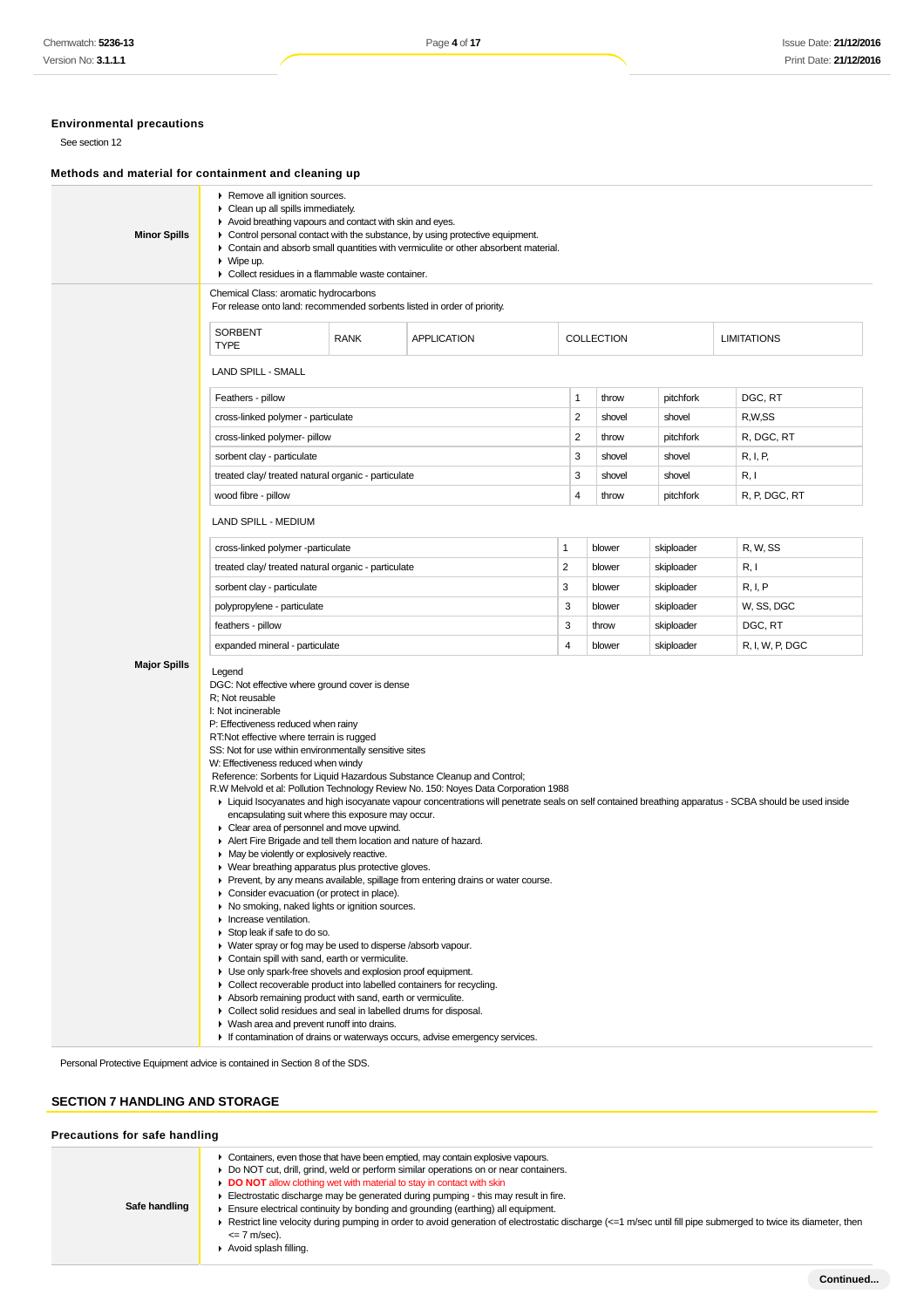|                         | ▶ Do NOT use compressed air for filling discharging or handling operations.<br>Avoid all personal contact, including inhalation.<br>• Wear protective clothing when risk of overexposure occurs.                                                                                                    |
|-------------------------|-----------------------------------------------------------------------------------------------------------------------------------------------------------------------------------------------------------------------------------------------------------------------------------------------------|
|                         | Use in a well-ventilated area.<br>• Prevent concentration in hollows and sumps.<br>DO NOT enter confined spaces until atmosphere has been checked.                                                                                                                                                  |
|                         | Avoid smoking, naked lights or ignition sources.<br>Avoid generation of static electricity.                                                                                                                                                                                                         |
|                         | DO NOT use plastic buckets.<br>Earth all lines and equipment.                                                                                                                                                                                                                                       |
|                         | • Use spark-free tools when handling.<br>Avoid contact with incompatible materials.                                                                                                                                                                                                                 |
|                         | V When handling, DO NOT eat, drink or smoke.<br>▶ Keep containers securely sealed when not in use.                                                                                                                                                                                                  |
|                         | Avoid physical damage to containers.<br>Always wash hands with soap and water after handling.                                                                                                                                                                                                       |
|                         | • Work clothes should be laundered separately.<br>• Use good occupational work practice.                                                                                                                                                                                                            |
|                         | • Observe manufacturer's storage and handling recommendations contained within this SDS.<br>Atmosphere should be regularly checked against established exposure standards to ensure safe working conditions.                                                                                        |
|                         | Store in original containers in approved flammable liquid storage area.<br>• Store away from incompatible materials in a cool, dry, well-ventilated area.                                                                                                                                           |
|                         | DO NOT store in pits, depressions, basements or areas where vapours may be trapped.<br>▶ No smoking, naked lights, heat or ignition sources.                                                                                                                                                        |
|                         | > Storage areas should be clearly identified, well illuminated, clear of obstruction and accessible only to trained and authorised personnel - adequate security<br>must be provided so that unauthorised personnel do not have access.                                                             |
|                         | ► Store according to applicable regulations for flammable materials for storage tanks, containers, piping, buildings, rooms, cabinets, allowable quantities and<br>minimum storage distances.                                                                                                       |
| Other information       | ► Use non-sparking ventilation systems, approved explosion proof equipment and intrinsically safe electrical systems.<br>► Have appropriate extinguishing capability in storage area (e.g. portable fire extinguishers - dry chemical, foam or carbon dioxide) and flammable gas                    |
|                         | detectors.<br>► Keep adsorbents for leaks and spills readily available.                                                                                                                                                                                                                             |
|                         | ▶ Protect containers against physical damage and check regularly for leaks.<br>▶ Observe manufacturer's storage and handling recommendations contained within this SDS.                                                                                                                             |
|                         | In addition, for tank storages (where appropriate):<br>► Store in grounded, properly designed and approved vessels and away from incompatible materials.                                                                                                                                            |
|                         | For bulk storages, consider use of floating roof or nitrogen blanketed vessels; where venting to atmosphere is possible, equip storage tank vents with flame<br>arrestors; inspect tank vents during winter conditions for vapour/ice build-up.                                                     |
|                         | Storage tanks should be above ground and diked to hold entire contents.                                                                                                                                                                                                                             |
|                         | Conditions for safe storage, including any incompatibilities                                                                                                                                                                                                                                        |
|                         | • Packing as supplied by manufacturer.<br>Plastic containers may only be used if approved for flammable liquid.                                                                                                                                                                                     |
|                         | • Check that containers are clearly labelled and free from leaks.                                                                                                                                                                                                                                   |
|                         | ► For low viscosity materials (i) : Drums and jerry cans must be of the non-removable head type. (ii) : Where a can is to be used as an inner package, the can<br>must have a screwed enclosure.                                                                                                    |
| Suitable container      | For materials with a viscosity of at least 2680 cSt. (23 deg. C)<br>► For manufactured product having a viscosity of at least 250 cSt. (23 deg. C)                                                                                                                                                  |
|                         | ► Manufactured product that requires stirring before use and having a viscosity of at least 20 cSt (25 deg. C): (i) Removable head packaging; (ii) Cans with<br>friction closures and (iii) low pressure tubes and cartridges may be used.                                                          |
|                         | ▶ Where combination packages are used, and the inner packages are of glass, there must be sufficient inert cushioning material in contact with inner and outer                                                                                                                                      |
|                         | packages                                                                                                                                                                                                                                                                                            |
|                         | In addition, where inner packagings are glass and contain liquids of packing group I there must be sufficient inert absorbent to absorb any spillage, unless<br>the outer packaging is a close fitting moulded plastic box and the substances are not incompatible with the plastic.                |
|                         | Pails.                                                                                                                                                                                                                                                                                              |
|                         | Avoid reaction with water, alcohols and detergent solutions.<br>> Isocyanates and thioisocyanates are incompatible with many classes of compounds, reacting exothermically to release toxic gases. Reactions with amines,                                                                           |
|                         | strong bases, aldehydes, alcohols, alkali metals, ketones, mercaptans, strong oxidisers, hydrides, phenols, and peroxides can cause vigorous releases of<br>heat. Acids and bases initiate polymerisation reactions in these materials.                                                             |
|                         | ► Isocyanates easily form adducts with carbodiimides, isothiocyanates, ketenes, or with substrates containing activated CC or CN bonds.<br>Some isocyanates react with water to form amines and liberate carbon dioxide. This reaction may also generate large volumes of foam and heat. Foaming in |
|                         | confined spaces may produce pressure in confined spaces or containers. Gas generation may pressurise drums to the point of rupture.<br>• Do NOT reseal container if contamination is expected                                                                                                       |
|                         | • Open all containers with care<br>▶ Base-catalysed reactions of isocyanates with alcohols should be carried out in inert solvents. Such reactions in the absence of solvents often occur with                                                                                                      |
| Storage incompatibility | explosive violence,                                                                                                                                                                                                                                                                                 |
|                         | In Isocyanates will attack and embrittle some plastics and rubbers.<br>A range of exothermic decomposition energies for isocyanates is given as 20-30 kJ/mol.                                                                                                                                       |
|                         | The relationship between energy of decomposition and processing hazards has been the subject of discussion; it is suggested that values of energy<br>released per unit of mass, rather than on a molar basis $(J/g)$ be used in the assessment.                                                     |
|                         | For example, in "open vessel processes" (with man-hole size openings, in an industrial setting), substances with exothermic decomposition energies below                                                                                                                                            |
|                         | 500 J/g are unlikely to present a danger, whilst those in "closed vessel processes" (opening is a safety valve or bursting disk) present some danger where<br>the decomposition energy exceeds 150 J/g.                                                                                             |
|                         | BRETHERICK: Handbook of Reactive Chemical Hazards, 4th Edition<br>$\blacktriangleright$ Avoid reaction with oxidising agents                                                                                                                                                                        |

### **SECTION 8 EXPOSURE CONTROLS / PERSONAL PROTECTION**

## **Control parameters**

**OCCUPATIONAL EXPOSURE LIMITS (OEL) INGREDIENT DATA**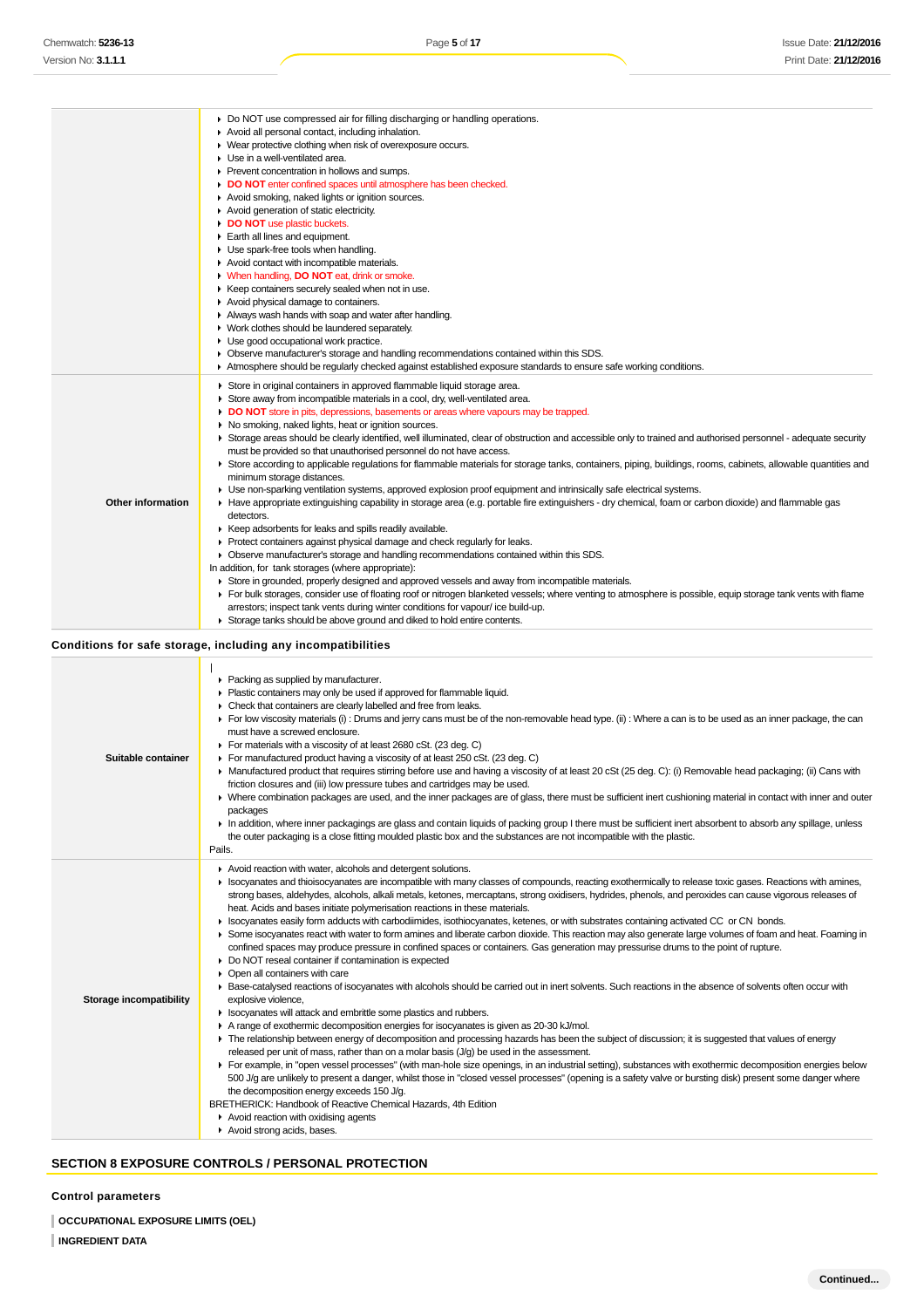| Source                       | Ingredient                 | <b>Material name</b>        | <b>TWA</b>              | <b>STEL</b>         | Peak          | <b>Notes</b>  |
|------------------------------|----------------------------|-----------------------------|-------------------------|---------------------|---------------|---------------|
| Australia Exposure Standards | xvlene                     | Xylene (o-, m-, p- isomers) | 350 mg/m3 / 80 ppm      | 655 mg/m3 / 150 ppm | Not Available | Not Available |
| Australia Exposure Standards | isopropyl benzene - cumene | Cumene                      | 125 mg/m3 / 25 ppm      | 375 mg/m3 / 75 ppm  | Not Available | Sk            |
| Australia Exposure Standards | isophorone diisocyanate    | Isocyanates, all (as-NCO)   | $0.02 \,\mathrm{mg/m3}$ | $0.07$ mg/m $3$     | Not Available | Sen           |

| EMERGENCI LIMITO                             |                                          |                     |               |               |
|----------------------------------------------|------------------------------------------|---------------------|---------------|---------------|
| Ingredient                                   | <b>Material name</b>                     | TEEL-1              | TEEL-2        | TEEL-3        |
| xylene                                       | Xylenes                                  | Not Available       | Not Available | Not Available |
| 1,2,4-trimethyl benzene                      | Permafluor E+                            | 140 mg/m3           | 360 mg/m3     | 2,200 mg/m3   |
| 1,2,4-trimethyl benzene                      | Trimethylbenzene, 1,2,4-; (Pseudocumene) | Not Available       | Not Available | 480 ppm       |
| 1,3,5-trimethyl benzene                      | Mesitylene; (1,3,5-Trimethylbenzene)     | Not Available       | Not Available | 480 ppm       |
| isopropyl benzene - cumene                   | Cumene; (Isopropyl benzene)              | Not Available       | Not Available | Not Available |
| isophorone diisocyanate                      | Isophorone diisocyanate                  | $0.02$ ppm          | $0.14$ ppm    | $0.6$ ppm     |
|                                              |                                          |                     |               |               |
| Ingredient                                   | <b>Original IDLH</b>                     | <b>Revised IDLH</b> |               |               |
| naphtha petroleum, light<br>aromatic solvent | Not Available                            | Not Available       |               |               |
| xylene                                       | 1,000 ppm                                | 900 ppm             |               |               |
| 1,2,4-trimethyl benzene                      | Not Available                            | Not Available       |               |               |
| carbamic acid, complex ester                 | Not Available                            | Not Available       |               |               |
| 1,3,5-trimethyl benzene                      | Not Available                            | Not Available       |               |               |
| isopropyl benzene - cumene                   | 8,000 ppm                                | 900 [LEL] ppm       |               |               |
| isophorone diisocyanate                      | Not Available                            | Not Available       |               |               |

#### **MATERIAL DATA**

#### **Exposure controls**

| Chemwatch: <b>5236-13</b>                    |                                                                                                                                       | Page 6 of 17                                                                                                                                                                                                                                                                                                                                                                                                                                                                                                                                                                                                                                                                                                                                                                                                                                                                                                                                                                                                                                                                                                                                                                                                                                                                                                                                                                                                                                                                                                                                                                                                                          |                 |                     |                 |                                  |               |               | Issue Date: 21/12/2 |
|----------------------------------------------|---------------------------------------------------------------------------------------------------------------------------------------|---------------------------------------------------------------------------------------------------------------------------------------------------------------------------------------------------------------------------------------------------------------------------------------------------------------------------------------------------------------------------------------------------------------------------------------------------------------------------------------------------------------------------------------------------------------------------------------------------------------------------------------------------------------------------------------------------------------------------------------------------------------------------------------------------------------------------------------------------------------------------------------------------------------------------------------------------------------------------------------------------------------------------------------------------------------------------------------------------------------------------------------------------------------------------------------------------------------------------------------------------------------------------------------------------------------------------------------------------------------------------------------------------------------------------------------------------------------------------------------------------------------------------------------------------------------------------------------------------------------------------------------|-----------------|---------------------|-----------------|----------------------------------|---------------|---------------|---------------------|
| Version No: <b>3.1.1.1</b>                   |                                                                                                                                       |                                                                                                                                                                                                                                                                                                                                                                                                                                                                                                                                                                                                                                                                                                                                                                                                                                                                                                                                                                                                                                                                                                                                                                                                                                                                                                                                                                                                                                                                                                                                                                                                                                       |                 |                     |                 |                                  |               |               | Print Date: 21/12/2 |
|                                              |                                                                                                                                       |                                                                                                                                                                                                                                                                                                                                                                                                                                                                                                                                                                                                                                                                                                                                                                                                                                                                                                                                                                                                                                                                                                                                                                                                                                                                                                                                                                                                                                                                                                                                                                                                                                       |                 |                     |                 |                                  |               |               |                     |
| Source                                       | Ingredient                                                                                                                            | <b>Material name</b>                                                                                                                                                                                                                                                                                                                                                                                                                                                                                                                                                                                                                                                                                                                                                                                                                                                                                                                                                                                                                                                                                                                                                                                                                                                                                                                                                                                                                                                                                                                                                                                                                  | <b>TWA</b>      |                     | <b>STEL</b>     |                                  | Peak          |               | <b>Notes</b>        |
| Australia Exposure Standards                 | xylene                                                                                                                                | Xylene (o-, m-, p- isomers)                                                                                                                                                                                                                                                                                                                                                                                                                                                                                                                                                                                                                                                                                                                                                                                                                                                                                                                                                                                                                                                                                                                                                                                                                                                                                                                                                                                                                                                                                                                                                                                                           |                 | 350 mg/m3 / 80 ppm  |                 | 655 mg/m3 / 150 ppm              | Not Available |               | Not Available       |
| Australia Exposure Standards                 | isopropyl benzene - cumene                                                                                                            | Cumene                                                                                                                                                                                                                                                                                                                                                                                                                                                                                                                                                                                                                                                                                                                                                                                                                                                                                                                                                                                                                                                                                                                                                                                                                                                                                                                                                                                                                                                                                                                                                                                                                                |                 | 125 mg/m3 / 25 ppm  |                 | 375 mg/m3 / 75 ppm               | Not Available |               | <b>Sk</b>           |
| Australia Exposure Standards                 | isophorone diisocyanate                                                                                                               | Isocyanates, all (as-NCO)                                                                                                                                                                                                                                                                                                                                                                                                                                                                                                                                                                                                                                                                                                                                                                                                                                                                                                                                                                                                                                                                                                                                                                                                                                                                                                                                                                                                                                                                                                                                                                                                             | $0.02$ mg/m $3$ |                     | $0.07$ mg/m $3$ |                                  | Not Available |               | Sen                 |
| <b>EMERGENCY LIMITS</b>                      |                                                                                                                                       |                                                                                                                                                                                                                                                                                                                                                                                                                                                                                                                                                                                                                                                                                                                                                                                                                                                                                                                                                                                                                                                                                                                                                                                                                                                                                                                                                                                                                                                                                                                                                                                                                                       |                 |                     |                 |                                  |               |               |                     |
| Ingredient                                   | <b>Material name</b>                                                                                                                  |                                                                                                                                                                                                                                                                                                                                                                                                                                                                                                                                                                                                                                                                                                                                                                                                                                                                                                                                                                                                                                                                                                                                                                                                                                                                                                                                                                                                                                                                                                                                                                                                                                       |                 | TEEL-1              |                 | TEEL-2                           |               | TEEL-3        |                     |
| xylene                                       | <b>Xylenes</b>                                                                                                                        |                                                                                                                                                                                                                                                                                                                                                                                                                                                                                                                                                                                                                                                                                                                                                                                                                                                                                                                                                                                                                                                                                                                                                                                                                                                                                                                                                                                                                                                                                                                                                                                                                                       |                 | Not Available       |                 | Not Available                    |               | Not Available |                     |
| 1,2,4-trimethyl benzene                      | Permafluor E+                                                                                                                         |                                                                                                                                                                                                                                                                                                                                                                                                                                                                                                                                                                                                                                                                                                                                                                                                                                                                                                                                                                                                                                                                                                                                                                                                                                                                                                                                                                                                                                                                                                                                                                                                                                       |                 | 140 mg/m3           |                 | 360 mg/m3                        |               | 2,200 mg/m3   |                     |
| 1,2,4-trimethyl benzene                      | Trimethylbenzene, 1,2,4-; (Pseudocumene)                                                                                              |                                                                                                                                                                                                                                                                                                                                                                                                                                                                                                                                                                                                                                                                                                                                                                                                                                                                                                                                                                                                                                                                                                                                                                                                                                                                                                                                                                                                                                                                                                                                                                                                                                       |                 | Not Available       |                 | Not Available                    |               | 480 ppm       |                     |
| 1,3,5-trimethyl benzene                      | Mesitylene; (1,3,5-Trimethylbenzene)                                                                                                  |                                                                                                                                                                                                                                                                                                                                                                                                                                                                                                                                                                                                                                                                                                                                                                                                                                                                                                                                                                                                                                                                                                                                                                                                                                                                                                                                                                                                                                                                                                                                                                                                                                       |                 | Not Available       |                 | Not Available                    |               | 480 ppm       |                     |
| isopropyl benzene - cumene                   | Cumene; (Isopropyl benzene)                                                                                                           |                                                                                                                                                                                                                                                                                                                                                                                                                                                                                                                                                                                                                                                                                                                                                                                                                                                                                                                                                                                                                                                                                                                                                                                                                                                                                                                                                                                                                                                                                                                                                                                                                                       |                 | Not Available       |                 | Not Available                    |               | Not Available |                     |
| isophorone diisocyanate                      | Isophorone diisocyanate                                                                                                               |                                                                                                                                                                                                                                                                                                                                                                                                                                                                                                                                                                                                                                                                                                                                                                                                                                                                                                                                                                                                                                                                                                                                                                                                                                                                                                                                                                                                                                                                                                                                                                                                                                       |                 | $0.02$ ppm          |                 | $0.14$ ppm                       |               | $0.6$ ppm     |                     |
|                                              |                                                                                                                                       |                                                                                                                                                                                                                                                                                                                                                                                                                                                                                                                                                                                                                                                                                                                                                                                                                                                                                                                                                                                                                                                                                                                                                                                                                                                                                                                                                                                                                                                                                                                                                                                                                                       |                 |                     |                 |                                  |               |               |                     |
| Ingredient                                   | <b>Original IDLH</b>                                                                                                                  |                                                                                                                                                                                                                                                                                                                                                                                                                                                                                                                                                                                                                                                                                                                                                                                                                                                                                                                                                                                                                                                                                                                                                                                                                                                                                                                                                                                                                                                                                                                                                                                                                                       |                 | <b>Revised IDLH</b> |                 |                                  |               |               |                     |
| naphtha petroleum, light<br>aromatic solvent | Not Available                                                                                                                         |                                                                                                                                                                                                                                                                                                                                                                                                                                                                                                                                                                                                                                                                                                                                                                                                                                                                                                                                                                                                                                                                                                                                                                                                                                                                                                                                                                                                                                                                                                                                                                                                                                       |                 | Not Available       |                 |                                  |               |               |                     |
| xylene                                       | 1,000 ppm                                                                                                                             |                                                                                                                                                                                                                                                                                                                                                                                                                                                                                                                                                                                                                                                                                                                                                                                                                                                                                                                                                                                                                                                                                                                                                                                                                                                                                                                                                                                                                                                                                                                                                                                                                                       |                 | 900 ppm             |                 |                                  |               |               |                     |
| 1,2,4-trimethyl benzene                      | Not Available                                                                                                                         |                                                                                                                                                                                                                                                                                                                                                                                                                                                                                                                                                                                                                                                                                                                                                                                                                                                                                                                                                                                                                                                                                                                                                                                                                                                                                                                                                                                                                                                                                                                                                                                                                                       |                 | Not Available       |                 |                                  |               |               |                     |
| carbamic acid, complex ester                 | Not Available                                                                                                                         |                                                                                                                                                                                                                                                                                                                                                                                                                                                                                                                                                                                                                                                                                                                                                                                                                                                                                                                                                                                                                                                                                                                                                                                                                                                                                                                                                                                                                                                                                                                                                                                                                                       |                 | Not Available       |                 |                                  |               |               |                     |
| 1,3,5-trimethyl benzene                      | Not Available                                                                                                                         |                                                                                                                                                                                                                                                                                                                                                                                                                                                                                                                                                                                                                                                                                                                                                                                                                                                                                                                                                                                                                                                                                                                                                                                                                                                                                                                                                                                                                                                                                                                                                                                                                                       |                 | Not Available       |                 |                                  |               |               |                     |
| isopropyl benzene - cumene                   | 8,000 ppm                                                                                                                             |                                                                                                                                                                                                                                                                                                                                                                                                                                                                                                                                                                                                                                                                                                                                                                                                                                                                                                                                                                                                                                                                                                                                                                                                                                                                                                                                                                                                                                                                                                                                                                                                                                       |                 | 900 [LEL] ppm       |                 |                                  |               |               |                     |
| isophorone diisocyanate                      | Not Available                                                                                                                         |                                                                                                                                                                                                                                                                                                                                                                                                                                                                                                                                                                                                                                                                                                                                                                                                                                                                                                                                                                                                                                                                                                                                                                                                                                                                                                                                                                                                                                                                                                                                                                                                                                       |                 | Not Available       |                 |                                  |               |               |                     |
| <b>Exposure controls</b>                     |                                                                                                                                       |                                                                                                                                                                                                                                                                                                                                                                                                                                                                                                                                                                                                                                                                                                                                                                                                                                                                                                                                                                                                                                                                                                                                                                                                                                                                                                                                                                                                                                                                                                                                                                                                                                       |                 |                     |                 |                                  |               |               |                     |
|                                              | The basic types of engineering controls are:<br>the particular process and chemical or contaminant in use.<br>be explosion-resistant. | Engineering controls are used to remove a hazard or place a barrier between the worker and the hazard. Well-designed engineering controls can be highly<br>effective in protecting workers and will typically be independent of worker interactions to provide this high level of protection.<br>Process controls which involve changing the way a job activity or process is done to reduce the risk.<br>Enclosure and/or isolation of emission source which keeps a selected hazard "physically" away from the worker and ventilation that strategically "adds" and<br>"removes" air in the work environment. Ventilation can remove or dilute an air contaminant if designed properly. The design of a ventilation system must match<br>Employers may need to use multiple types of controls to prevent employee overexposure.<br>For flammable liquids and flammable gases, local exhaust ventilation or a process enclosure ventilation system may be required. Ventilation equipment should<br>Spraying of material or material in admixture with other components must be carried out in conditions conforming to local state regulations. Local exhaust<br>ventilation with full face air supplied breathing apparatus (hood or helmet type) is normally required. Unprotected personnel must vacate spraying area.<br>NOTE: Isocyanate vapours will not be adequately absorbed by organic vapour respirators. Air contaminants generated in the workplace possess varying<br>"escape" velocities which, in turn, determine the "capture velocities" of fresh circulating air required to effectively remove the contaminant. |                 |                     |                 |                                  |               |               |                     |
|                                              | Type of Contaminant:                                                                                                                  |                                                                                                                                                                                                                                                                                                                                                                                                                                                                                                                                                                                                                                                                                                                                                                                                                                                                                                                                                                                                                                                                                                                                                                                                                                                                                                                                                                                                                                                                                                                                                                                                                                       |                 |                     |                 |                                  |               | Air Speed:    |                     |
| Appropriate engineering<br>controls          | zone of rapid air motion)                                                                                                             | direct spray, spray painting in shallow booths, drum filling, conveyer loading, crusher dusts, gas discharge (active generation into                                                                                                                                                                                                                                                                                                                                                                                                                                                                                                                                                                                                                                                                                                                                                                                                                                                                                                                                                                                                                                                                                                                                                                                                                                                                                                                                                                                                                                                                                                  |                 |                     |                 |                                  |               | f/min.)       | 1-2.5 m/s (200-500  |
|                                              | Within each range the appropriate value depends on:                                                                                   |                                                                                                                                                                                                                                                                                                                                                                                                                                                                                                                                                                                                                                                                                                                                                                                                                                                                                                                                                                                                                                                                                                                                                                                                                                                                                                                                                                                                                                                                                                                                                                                                                                       |                 |                     |                 |                                  |               |               |                     |
|                                              | Lower end of the range                                                                                                                |                                                                                                                                                                                                                                                                                                                                                                                                                                                                                                                                                                                                                                                                                                                                                                                                                                                                                                                                                                                                                                                                                                                                                                                                                                                                                                                                                                                                                                                                                                                                                                                                                                       |                 |                     |                 | Upper end of the range           |               |               |                     |
|                                              | 1: Room air currents minimal or favourable to capture                                                                                 |                                                                                                                                                                                                                                                                                                                                                                                                                                                                                                                                                                                                                                                                                                                                                                                                                                                                                                                                                                                                                                                                                                                                                                                                                                                                                                                                                                                                                                                                                                                                                                                                                                       |                 |                     |                 | 1: Disturbing room air currents  |               |               |                     |
|                                              | 2: Contaminants of low toxicity or of nuisance value only                                                                             |                                                                                                                                                                                                                                                                                                                                                                                                                                                                                                                                                                                                                                                                                                                                                                                                                                                                                                                                                                                                                                                                                                                                                                                                                                                                                                                                                                                                                                                                                                                                                                                                                                       |                 |                     |                 | 2: Contaminants of high toxicity |               |               |                     |
|                                              | 3: Intermittent, low production.                                                                                                      |                                                                                                                                                                                                                                                                                                                                                                                                                                                                                                                                                                                                                                                                                                                                                                                                                                                                                                                                                                                                                                                                                                                                                                                                                                                                                                                                                                                                                                                                                                                                                                                                                                       |                 |                     |                 | 3: High production, heavy use    |               |               |                     |
|                                              | 4: Large hood or large air mass in motion                                                                                             |                                                                                                                                                                                                                                                                                                                                                                                                                                                                                                                                                                                                                                                                                                                                                                                                                                                                                                                                                                                                                                                                                                                                                                                                                                                                                                                                                                                                                                                                                                                                                                                                                                       |                 |                     |                 | 4: Small hood-local control only |               |               |                     |
|                                              |                                                                                                                                       | Simple theory shows that air velocity falls rapidly with distance away from the opening of a simple extraction pipe. Velocity generally decreases with the square<br>of distance from the extraction point should be adjusted, accordingly, after reference to distance from the contaminating source. The air velocity at the extraction<br>fan, for example, should be a minimum of 4-10 m/s (800-2000 f/min.) for extraction of solvents generated by spraying at a point 2 meters distant from the<br>extraction point. Other mechanical considerations, producing performance deficits within the extraction apparatus, make it essential that theoretical air                                                                                                                                                                                                                                                                                                                                                                                                                                                                                                                                                                                                                                                                                                                                                                                                                                                                                                                                                                   |                 |                     |                 |                                  |               |               |                     |
| <b>Personal protection</b>                   |                                                                                                                                       | velocities are multiplied by factors of 10 or more when extraction systems are installed or used.<br><b>th</b> 7 6                                                                                                                                                                                                                                                                                                                                                                                                                                                                                                                                                                                                                                                                                                                                                                                                                                                                                                                                                                                                                                                                                                                                                                                                                                                                                                                                                                                                                                                                                                                    |                 |                     |                 |                                  |               |               |                     |

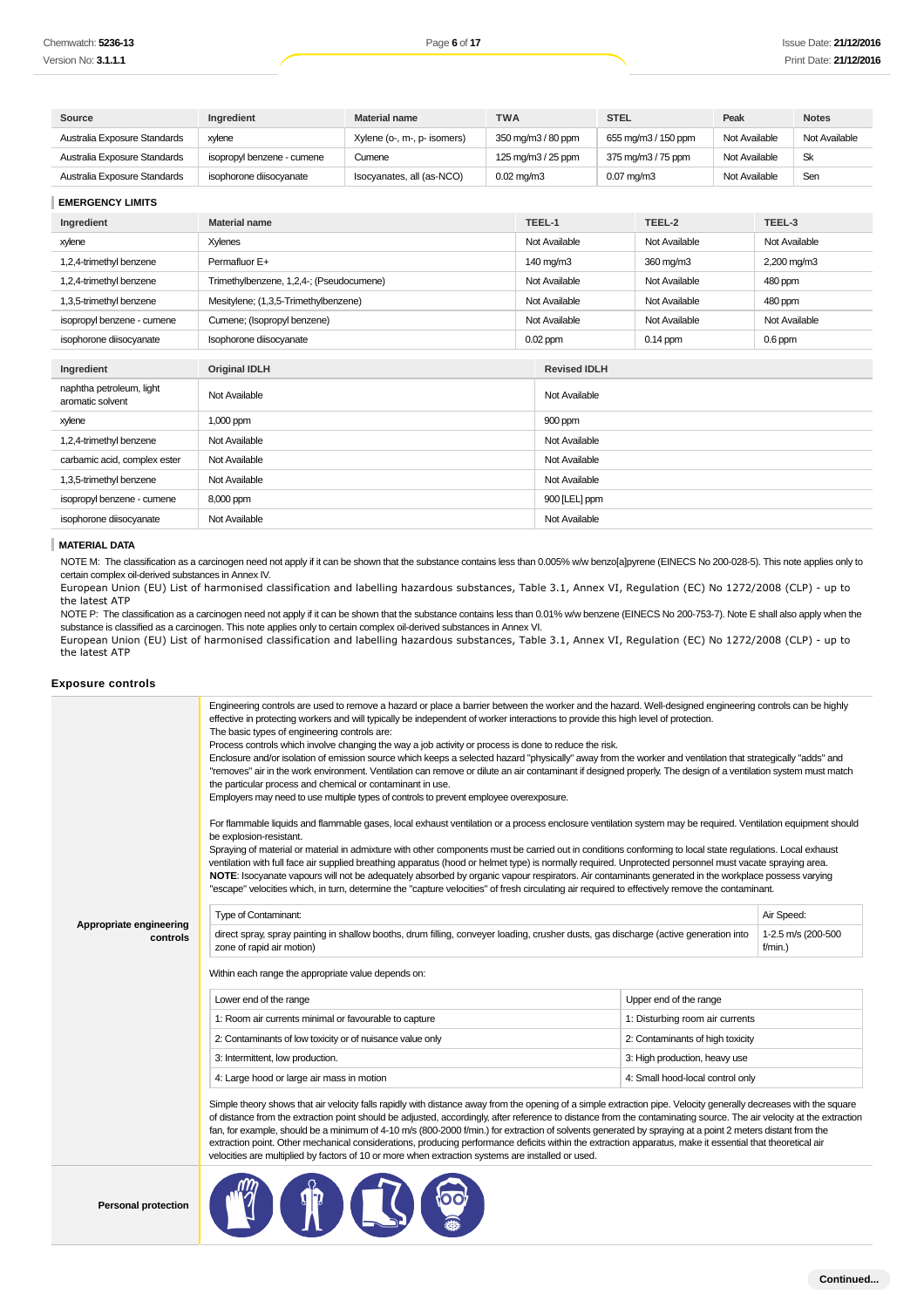| Eye and face protection | Safety glasses with side shields.<br>Chemical goggles.<br>• Contact lenses may pose a special hazard; soft contact lenses may absorb and concentrate irritants. A written policy document, describing the wearing of<br>lenses or restrictions on use, should be created for each workplace or task. This should include a review of lens absorption and adsorption for the class of<br>chemicals in use and an account of injury experience. Medical and first-aid personnel should be trained in their removal and suitable equipment should be<br>readily available. In the event of chemical exposure, begin eye irrigation immediately and remove contact lens as soon as practicable. Lens should be removed<br>at the first signs of eye redness or irritation - lens should be removed in a clean environment only after workers have washed hands thoroughly. [CDC NIOSH<br>Current Intelligence Bulletin 59], [AS/NZS 1336 or national equivalent]                                                                                                                                                                                                                                                                                                                                                                                                                                                                                                                                                                                                                                                                                                                                                                                                                                                                                                                                                                                                                                                                                                                                                                                                                                                                                                                                                                                                                                                                                                                                                                                                                                                                                                                                                                                                                                                                                                                                                                                                                                                                                                                                                                                                                                                                                                                                                                                                                                                                                                                                                                                                                                                                                                                                                                                                                                                                                                                                                                                                                                                         |
|-------------------------|----------------------------------------------------------------------------------------------------------------------------------------------------------------------------------------------------------------------------------------------------------------------------------------------------------------------------------------------------------------------------------------------------------------------------------------------------------------------------------------------------------------------------------------------------------------------------------------------------------------------------------------------------------------------------------------------------------------------------------------------------------------------------------------------------------------------------------------------------------------------------------------------------------------------------------------------------------------------------------------------------------------------------------------------------------------------------------------------------------------------------------------------------------------------------------------------------------------------------------------------------------------------------------------------------------------------------------------------------------------------------------------------------------------------------------------------------------------------------------------------------------------------------------------------------------------------------------------------------------------------------------------------------------------------------------------------------------------------------------------------------------------------------------------------------------------------------------------------------------------------------------------------------------------------------------------------------------------------------------------------------------------------------------------------------------------------------------------------------------------------------------------------------------------------------------------------------------------------------------------------------------------------------------------------------------------------------------------------------------------------------------------------------------------------------------------------------------------------------------------------------------------------------------------------------------------------------------------------------------------------------------------------------------------------------------------------------------------------------------------------------------------------------------------------------------------------------------------------------------------------------------------------------------------------------------------------------------------------------------------------------------------------------------------------------------------------------------------------------------------------------------------------------------------------------------------------------------------------------------------------------------------------------------------------------------------------------------------------------------------------------------------------------------------------------------------------------------------------------------------------------------------------------------------------------------------------------------------------------------------------------------------------------------------------------------------------------------------------------------------------------------------------------------------------------------------------------------------------------------------------------------------------------------------------------------------------------------------------------------------------------------------------|
| <b>Skin protection</b>  | See Hand protection below                                                                                                                                                                                                                                                                                                                                                                                                                                                                                                                                                                                                                                                                                                                                                                                                                                                                                                                                                                                                                                                                                                                                                                                                                                                                                                                                                                                                                                                                                                                                                                                                                                                                                                                                                                                                                                                                                                                                                                                                                                                                                                                                                                                                                                                                                                                                                                                                                                                                                                                                                                                                                                                                                                                                                                                                                                                                                                                                                                                                                                                                                                                                                                                                                                                                                                                                                                                                                                                                                                                                                                                                                                                                                                                                                                                                                                                                                                                                                                                            |
| Hands/feet protection   | <b>NOTE:</b><br>The material may produce skin sensitisation in predisposed individuals. Care must be taken, when removing gloves and other protective equipment, to avoid<br>all possible skin contact.<br>• Contaminated leather items, such as shoes, belts and watch-bands should be removed and destroyed.<br>The selection of suitable gloves does not only depend on the material, but also on further marks of quality which vary from manufacturer to manufacturer. Where<br>the chemical is a preparation of several substances, the resistance of the glove material can not be calculated in advance and has therefore to be checked prior<br>to the application.<br>The exact break through time for substances has to be obtained from the manufacturer of the protective gloves and has to be observed when making a final<br>choice.<br>Personal hygiene is a key element of effective hand care. Gloves must only be worn on clean hands. After using gloves, hands should be washed and dried<br>thoroughly. Application of a non-perfumed moisturizer is recommended.<br>Suitability and durability of glove type is dependent on usage. Important factors in the selection of gloves include:<br>frequency and duration of contact,<br>chemical resistance of glove material,<br>glove thickness and<br>dexterity<br>Select gloves tested to a relevant standard (e.g. Europe EN 374, US F739, AS/NZS 2161.1 or national equivalent).<br>When prolonged or frequently repeated contact may occur, a glove with a protection class of 5 or higher (breakthrough time greater than 240<br>minutes according to EN 374, AS/NZS 2161.10.1 or national equivalent) is recommended.<br>When only brief contact is expected, a glove with a protection class of 3 or higher (breakthrough time greater than 60 minutes according to<br>EN 374, AS/NZS 2161.10.1 or national equivalent) is recommended.<br>Some glove polymer types are less affected by movement and this should be taken into account when considering gloves for long-term use.<br>Contaminated gloves should be replaced.<br>For general applications, gloves with a thickness typically greater than 0.35 mm, are recommended.<br>It should be emphasised that glove thickness is not necessarily a good predictor of glove resistance to a specific chemical, as the permeation efficiency of the<br>glove will be dependent on the exact composition of the glove material. Therefore, glove selection should also be based on consideration of the task<br>requirements and knowledge of breakthrough times.<br>Glove thickness may also vary depending on the glove manufacturer, the glove type and the glove model. Therefore, the manufacturers' technical data should<br>always be taken into account to ensure selection of the most appropriate glove for the task.<br>Note: Depending on the activity being conducted, gloves of varying thickness may be required for specific tasks. For example:<br>Thinner gloves (down to 0.1 mm or less) may be required where a high degree of manual dexterity is needed. However, these gloves are only<br>likely to give short duration protection and would normally be just for single use applications, then disposed of.<br>Thicker gloves (up to 3 mm or more) may be required where there is a mechanical (as well as a chemical) risk i.e. where there is abrasion or<br>puncture potential<br>Gloves must only be worn on clean hands. After using gloves, hands should be washed and dried thoroughly. Application of a non-perfumed moisturiser is<br>recommended.<br>► Isocyanate resistant materials include Teflon, Viton, nitrile rubber and some PVA gloves.<br>• Protective gloves and overalls should be worn as specified in the appropriate national standard.<br>• Contaminated garments should be removed promptly and should not be re-used until they have been decontaminated.<br>• NOTE: Natural rubber, neoprene, PVC can be affected by isocyanates |
| <b>Body protection</b>  | See Other protection below                                                                                                                                                                                                                                                                                                                                                                                                                                                                                                                                                                                                                                                                                                                                                                                                                                                                                                                                                                                                                                                                                                                                                                                                                                                                                                                                                                                                                                                                                                                                                                                                                                                                                                                                                                                                                                                                                                                                                                                                                                                                                                                                                                                                                                                                                                                                                                                                                                                                                                                                                                                                                                                                                                                                                                                                                                                                                                                                                                                                                                                                                                                                                                                                                                                                                                                                                                                                                                                                                                                                                                                                                                                                                                                                                                                                                                                                                                                                                                                           |
| Other protection        | $\triangleright$ Overalls<br>PVC Apron.<br>▶ PVC protective suit may be required if exposure severe.<br>Eyewash unit.<br>Ensure there is ready access to a safety shower.<br>Some plastic personal protective equipment (PPE) (e.g. gloves, aprons, overshoes) are not recommended as they may produce static<br>electricity.<br>For large scale or continuous use wear tight-weave non-static clothing (no metallic fasteners, cuffs or pockets).<br>Non sparking safety or conductive footwear should be considered. Conductive footwear describes a boot or shoe with a sole made from a<br>conductive compound chemically bound to the bottom components, for permanent control to electrically ground the foot an shall dissipate static<br>electricity from the body to reduce the possibility of ignition of volatile compounds. Electrical resistance must range between 0 to 500,000 ohms.<br>Conductive shoes should be stored in lockers close to the room in which they are worn. Personnel who have been issued conductive footwear should<br>not wear them from their place of work to their homes and return.                                                                                                                                                                                                                                                                                                                                                                                                                                                                                                                                                                                                                                                                                                                                                                                                                                                                                                                                                                                                                                                                                                                                                                                                                                                                                                                                                                                                                                                                                                                                                                                                                                                                                                                                                                                                                                                                                                                                                                                                                                                                                                                                                                                                                                                                                                                                                                                                                                                                                                                                                                                                                                                                                                                                                                                                                                                                                         |
| <b>Thermal hazards</b>  | Not Available                                                                                                                                                                                                                                                                                                                                                                                                                                                                                                                                                                                                                                                                                                                                                                                                                                                                                                                                                                                                                                                                                                                                                                                                                                                                                                                                                                                                                                                                                                                                                                                                                                                                                                                                                                                                                                                                                                                                                                                                                                                                                                                                                                                                                                                                                                                                                                                                                                                                                                                                                                                                                                                                                                                                                                                                                                                                                                                                                                                                                                                                                                                                                                                                                                                                                                                                                                                                                                                                                                                                                                                                                                                                                                                                                                                                                                                                                                                                                                                                        |
|                         |                                                                                                                                                                                                                                                                                                                                                                                                                                                                                                                                                                                                                                                                                                                                                                                                                                                                                                                                                                                                                                                                                                                                                                                                                                                                                                                                                                                                                                                                                                                                                                                                                                                                                                                                                                                                                                                                                                                                                                                                                                                                                                                                                                                                                                                                                                                                                                                                                                                                                                                                                                                                                                                                                                                                                                                                                                                                                                                                                                                                                                                                                                                                                                                                                                                                                                                                                                                                                                                                                                                                                                                                                                                                                                                                                                                                                                                                                                                                                                                                                      |

### **Recommended material(s)**

### **GLOVE SELECTION INDEX**

Glove selection is based on a modified presentation of the:

 **"Forsberg Clothing Performance Index".**

 The effect(s) of the following substance(s) are taken into account in the **computergenerated** selection: Duram Multithane ATC

# **Material CPI** BUTYL C BUTYL/NEOPRENE C HYPALON C NAT+NEOPR+NITRILE C NATURAL+NEOPRENE C NEOPRENE C

#### **Respiratory protection**

#### **Type A Filter of sufficient capacity. (AS/NZS 1716 & 1715, EN 143:2000 & 149:2001, ANSI Z88 or national equivalent)**

Where the concentration of gas/particulates in the breathing zone, approaches or exceeds the "Exposure Standard" (or ES), respiratory protection is required. Degree of protection varies with both face-piece and Class of filter; the nature of protection varies with Type of filter.

| <b>Required Minimum</b><br><b>Protection Factor</b> | <b>Half-Face</b><br>Respirator | <b>Full-Face</b><br>Respirator | <b>Powered Air</b><br>Respirator |
|-----------------------------------------------------|--------------------------------|--------------------------------|----------------------------------|
| up to $5 \times ES$                                 | A-AUS / Class 1                |                                | A-PAPR-AUS /<br>Class 1          |
| up to $25 \times ES$                                | Air-line*                      | $A-2$                          | A-PAPR-2                         |
| up to $50 \times ES$                                |                                | $A-3$                          | ۰                                |
| $50+ x ES$                                          |                                | Air-line**                     | ۰                                |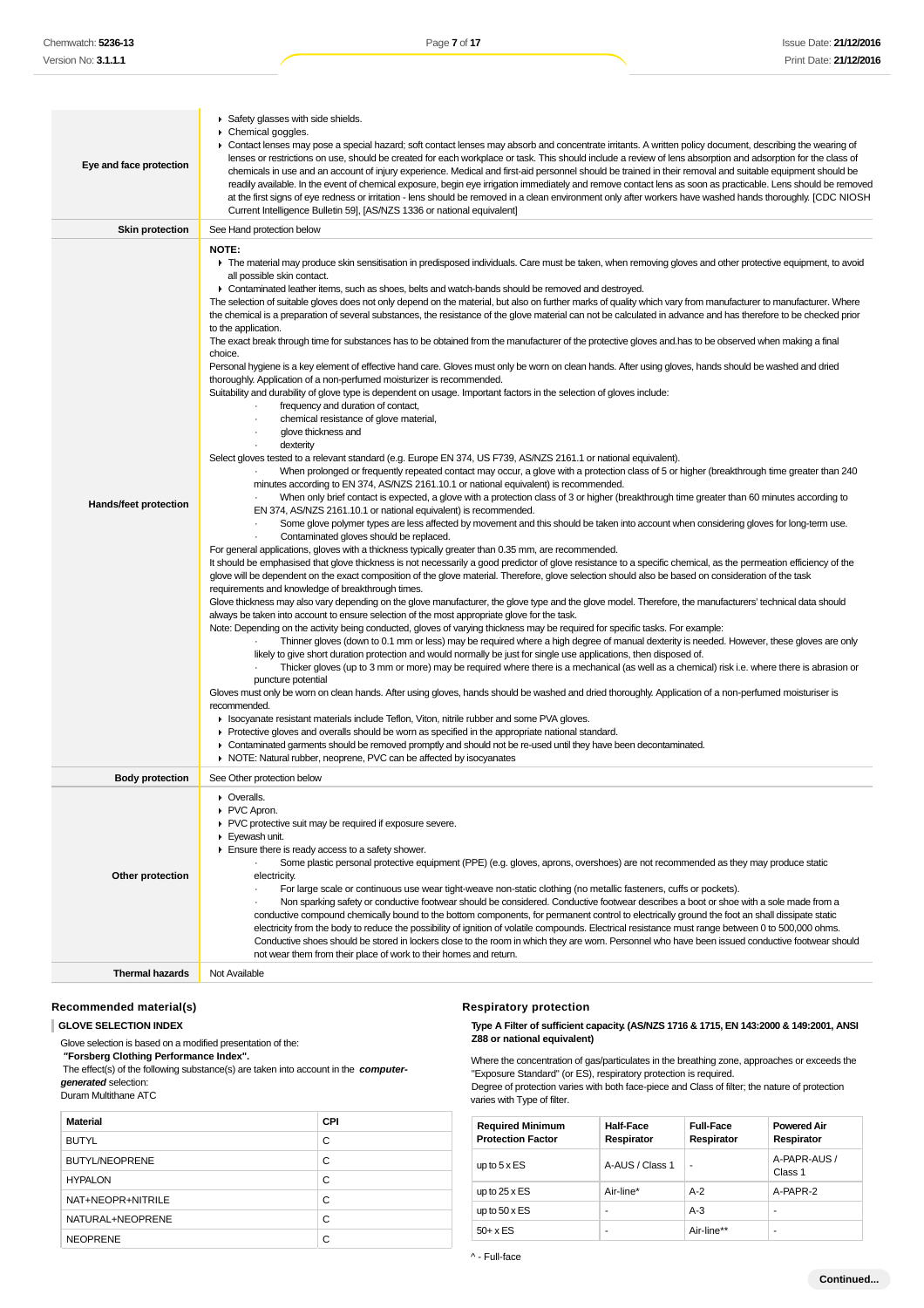| NEOPRENE/NATURAL      | C            |
|-----------------------|--------------|
| <b>NITRILE</b>        | C            |
| NITRILE+PVC           | C            |
| PE/EVAL/PE            | C            |
| <b>PVA</b>            | C            |
| <b>PVC</b>            | C            |
| PVDC/PE/PVDC          | C            |
| <b>TEFLON</b>         | C            |
| ##isopropyl benzene - | cumene       |
| <b>VITON</b>          | C            |
| ##isophorone          | diisocyanate |

A(All classes) = Organic vapours, B AUS or  $B1$  = Acid gasses,  $B2$  = Acid gas or hydrogen cyanide(HCN), B3 = Acid gas or hydrogen cyanide(HCN), E = Sulfur dioxide(SO2), G = Agricultural chemicals,  $K =$  Ammonia(NH3), Hg = Mercury, NO = Oxides of nitrogen, MB = Methyl bromide, AX = Low boiling point organic compounds(below 65 degC)

**Cartridge respirators should never be used for emergency ingress or in areas of unknown vapour concentrations or oxygen content. The wearer must be warned to leave the contaminated area immediately on detecting any odours through the respirator. The odour may indicate that the mask is not functioning properly, that the vapour concentration is too high, or that the mask is not properly fitted. Because of these limitations, only restricted use of cartridge respirators is considered appropriate.**

\* CPI - Chemwatch Performance Index

A: Best Selection

B: Satisfactory; may degrade after 4 hours continuous immersion

C: Poor to Dangerous Choice for other than short term immersion

**NOTE**: As a series of factors will influence the actual performance of the glove, a final selection must be based on detailed observation. -

\* Where the glove is to be used on a short term, casual or infrequent basis, factors such as

"feel" or convenience (e.g. disposability), may dictate a choice of gloves which might otherwise

be unsuitable following long-term or frequent use. A qualified practitioner should be consulted.

**Appearance** Coloured or clear liquid; reacts with water.

### **SECTION 9 PHYSICAL AND CHEMICAL PROPERTIES**

### **Information on basic physical and chemical properties**

| <b>Physical state</b>                           | Liquid         | Relative density (Water = 1)                      | 0.95           |
|-------------------------------------------------|----------------|---------------------------------------------------|----------------|
| Odour                                           | Not Available  | <b>Partition coefficient</b><br>n-octanol / water | Not Available  |
| <b>Odour threshold</b>                          | Not Available  | Auto-ignition temperature<br>$(^{\circ}C)$        | Not Available  |
| pH (as supplied)                                | Not Applicable | Decomposition<br>temperature                      | Not Available  |
| Melting point / freezing<br>point $(^{\circ}C)$ | Not Available  | Viscosity (cSt)                                   | Not Available  |
| Initial boiling point and<br>boiling range (°C) | 140            | Molecular weight (g/mol)                          | Not Applicable |
| Flash point (°C)                                | 41             | <b>Taste</b>                                      | Not Available  |
| <b>Evaporation rate</b>                         | Not Available  | <b>Explosive properties</b>                       | Not Available  |
| Flammability                                    | Flammable.     | <b>Oxidising properties</b>                       | Not Available  |
| Upper Explosive Limit (%)                       | Not Available  | Surface Tension (dyn/cm or<br>$mN/m$ )            | Not Available  |
| Lower Explosive Limit (%)                       | Not Available  | <b>Volatile Component (%vol)</b>                  | Not Available  |
| Vapour pressure (kPa)                           | Not Available  | Gas group                                         | Not Available  |
| Solubility in water (g/L)                       | Immiscible     | pH as a solution (1%)                             | Not Applicable |
| Vapour density ( $Air = 1$ )                    | Not Available  | VOC g/L                                           | Not Available  |

### **SECTION 10 STABILITY AND REACTIVITY**

| Reactivity                                 | See section 7                                                                                                                        |
|--------------------------------------------|--------------------------------------------------------------------------------------------------------------------------------------|
| <b>Chemical stability</b>                  | • Unstable in the presence of incompatible materials.<br>▶ Product is considered stable.<br>Hazardous polymerisation will not occur. |
| Possibility of hazardous<br>reactions      | See section 7                                                                                                                        |
| <b>Conditions to avoid</b>                 | See section 7                                                                                                                        |
| Incompatible materials                     | See section 7                                                                                                                        |
| <b>Hazardous decomposition</b><br>products | See section 5                                                                                                                        |

### **SECTION 11 TOXICOLOGICAL INFORMATION**

### **Information on toxicological effects**

**Inhaled**

Inhalation of vapours or aerosols (mists, fumes), generated by the material during the course of normal handling, may be harmful. Limited evidence or practical experience suggests that the material may produce irritation of the respiratory system, in a significant number of individuals, following inhalation. In contrast to most organs, the lung is able to respond to a chemical insult by first removing or neutralising the irritant and then repairing the damage. The repair process, which initially evolved to protect mammalian lungs from foreign matter and antigens, may however, produce further lung damage resulting in the impairment of gas exchange, the primary function of the lungs. Respiratory tract irritation often results in an inflammatory response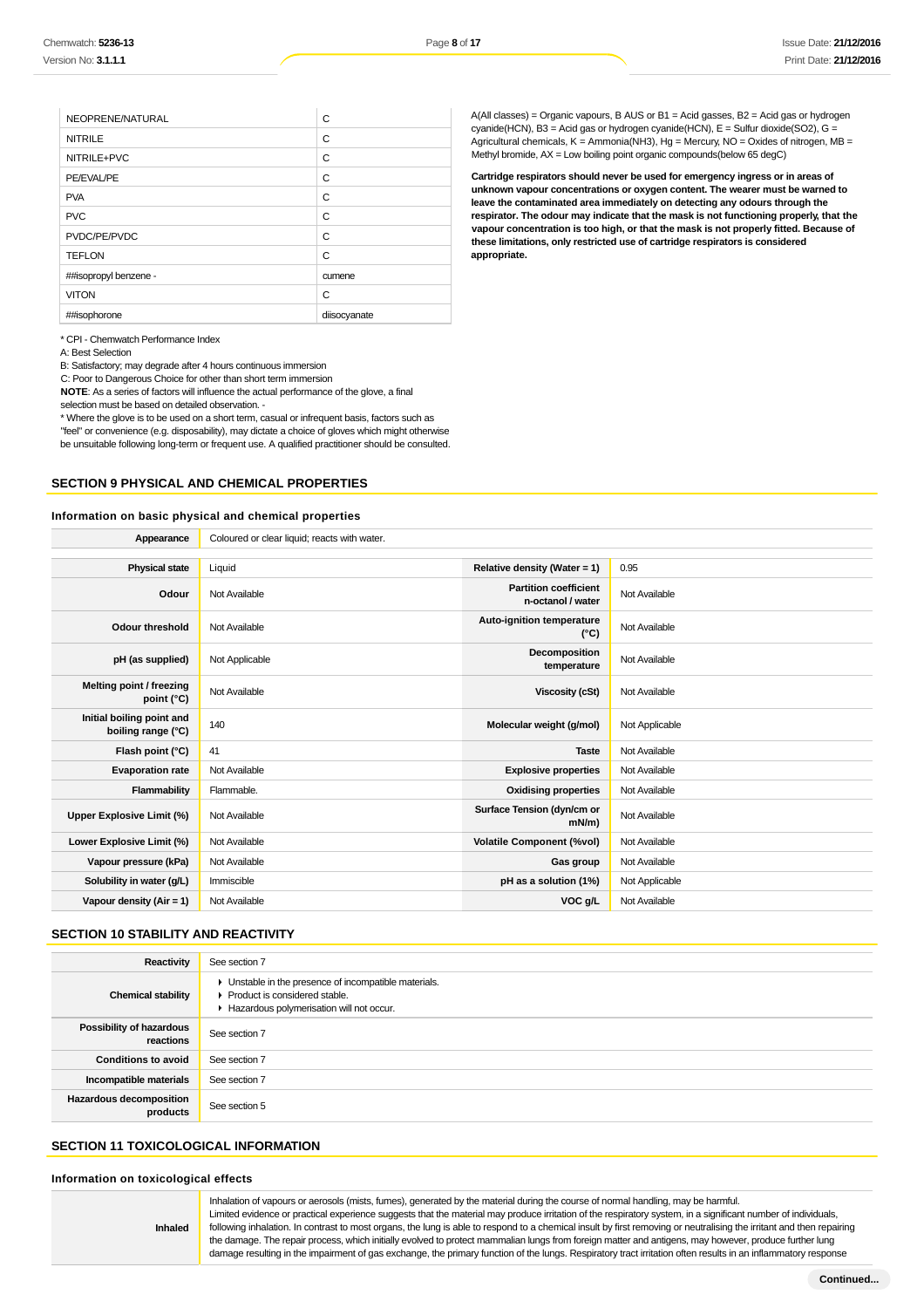|                             | involving the recruitment and activation of many cell types, mainly derived from the vascular system.<br>The vapour/mist may be highly irritating to the upper respiratory tract and lungs; the response may be severe enough to produce bronchitis and pulmonary<br>oedema. Possible neurological symptoms arising from isocyanate exposure include headache, insomnia, euphoria, ataxia, anxiety neurosis, depression and<br>paranoia. Gastrointestinal disturbances are characterised by nausea and vomiting. Pulmonary sensitisation may produce asthmatic reactions ranging from<br>minor breathing difficulties to severe allergic attacks; this may occur following a single acute exposure or may develop without warning for several hours after<br>exposure. Sensitized people can react to very low doses, and should not be allowed to work in situations allowing exposure to this material. Continued exposure<br>of sensitised persons may lead to possible long term respiratory impairment.<br>Inhalation hazard is increased at higher temperatures.<br>Headache, fatigue, lassitude, irritability and gastrointestinal disturbances (e.g., nausea, anorexia and flatulence) are the most common symptoms of xylene<br>overexposure. Injury to the heart, liver, kidneys and nervous system has also been noted amongst workers. Transient memory loss, renal impairment, temporary<br>confusion and some evidence of disturbance of liver function was reported in three workers overcome by gross exposure to xylene (10000 ppm). One worker<br>died and autopsy revealed pulmonary congestion, oedema and focal alveolar haemorrhage. Volunteers inhaling xylene at 100 ppm for 5 to 6 hours showed<br>changes in manual coordination reaction time and slight ataxia. Tolerance developed during the workweek but was lost over the weekend. Physical exercise may<br>antagonise this effect. Xylene body burden in humans exposed to 100 or 200 ppm xylene in air depends on the amount of body fat with 4% to 8% of total absorbed<br>xylene accumulating in adipose tissue.<br>Xylene is a central nervous system depressant. Central nervous system (CNS) depression may include nonspecific discomfort, symptoms of giddiness,                                                                                                                                                                                                                |                                                                                                                                                                                                                                                                                                                                                                                                                                                                                                                                                                                                                                                                            |
|-----------------------------|--------------------------------------------------------------------------------------------------------------------------------------------------------------------------------------------------------------------------------------------------------------------------------------------------------------------------------------------------------------------------------------------------------------------------------------------------------------------------------------------------------------------------------------------------------------------------------------------------------------------------------------------------------------------------------------------------------------------------------------------------------------------------------------------------------------------------------------------------------------------------------------------------------------------------------------------------------------------------------------------------------------------------------------------------------------------------------------------------------------------------------------------------------------------------------------------------------------------------------------------------------------------------------------------------------------------------------------------------------------------------------------------------------------------------------------------------------------------------------------------------------------------------------------------------------------------------------------------------------------------------------------------------------------------------------------------------------------------------------------------------------------------------------------------------------------------------------------------------------------------------------------------------------------------------------------------------------------------------------------------------------------------------------------------------------------------------------------------------------------------------------------------------------------------------------------------------------------------------------------------------------------------------------------------------------------------------------------------------------------------------------------------------------------------------------------------------------------------------|----------------------------------------------------------------------------------------------------------------------------------------------------------------------------------------------------------------------------------------------------------------------------------------------------------------------------------------------------------------------------------------------------------------------------------------------------------------------------------------------------------------------------------------------------------------------------------------------------------------------------------------------------------------------------|
| Ingestion                   | headache, dizziness, nausea, anaesthetic effects, slowed reaction time, slurred speech and may progress to unconsciousness. Serious poisonings may result<br>in respiratory depression and may be fatal.<br>Swallowing of the liquid may cause aspiration of vomit into the lungs with the risk of haemorrhaging, pulmonary oedema, progressing to chemical pneumonitis;<br>serious consequences may result.<br>Signs and symptoms of chemical (aspiration) pneumonitis may include coughing, gasping, choking, burning of the mouth, difficult breathing, and bluish<br>coloured skin (cyanosis).<br>The material is not thought to produce adverse health effects following ingestion (as classified by EC Directives using animal models). Nevertheless, adverse<br>systemic effects have been produced following exposure of animals by at least one other route and good hygiene practice requires that exposure be kept to a                                                                                                                                                                                                                                                                                                                                                                                                                                                                                                                                                                                                                                                                                                                                                                                                                                                                                                                                                                                                                                                                                                                                                                                                                                                                                                                                                                                                                                                                                                                                       |                                                                                                                                                                                                                                                                                                                                                                                                                                                                                                                                                                                                                                                                            |
| <b>Skin Contact</b>         | minimum.<br>The liquid may be miscible with fats or oils and may degrease the skin, producing a skin reaction described as non-allergic contact dermatitis. The material is<br>unlikely to produce an irritant dermatitis as described in EC Directives.<br>Open cuts, abraded or irritated skin should not be exposed to this material<br>Entry into the blood-stream through, for example, cuts, abrasions, puncture wounds or lesions, may produce systemic injury with harmful effects. Examine the<br>skin prior to the use of the material and ensure that any external damage is suitably protected.                                                                                                                                                                                                                                                                                                                                                                                                                                                                                                                                                                                                                                                                                                                                                                                                                                                                                                                                                                                                                                                                                                                                                                                                                                                                                                                                                                                                                                                                                                                                                                                                                                                                                                                                                                                                                                                              |                                                                                                                                                                                                                                                                                                                                                                                                                                                                                                                                                                                                                                                                            |
| Eye                         | Although the liquid is not thought to be an irritant (as classified by EC Directives), direct contact with the eye may produce transient discomfort characterised<br>by tearing or conjunctival redness (as with windburn).                                                                                                                                                                                                                                                                                                                                                                                                                                                                                                                                                                                                                                                                                                                                                                                                                                                                                                                                                                                                                                                                                                                                                                                                                                                                                                                                                                                                                                                                                                                                                                                                                                                                                                                                                                                                                                                                                                                                                                                                                                                                                                                                                                                                                                              |                                                                                                                                                                                                                                                                                                                                                                                                                                                                                                                                                                                                                                                                            |
| Chronic                     | of producing a positive response in experimental animals.<br>On the basis, primarily, of animal experiments, concern has been expressed by at least one classification body that the material may produce carcinogenic or<br>mutagenic effects; in respect of the available information, however, there presently exists inadequate data for making a satisfactory assessment.<br>Limited evidence suggests that repeated or long-term occupational exposure may produce cumulative health effects involving organs or biochemical systems.<br>There is some evidence that human exposure to the material may result in developmental toxicity. This evidence is based on animal studies where effects have<br>been observed in the absence of marked maternal toxicity, or at around the same dose levels as other toxic effects but which are not secondary non-specific<br>consequences of the other toxic effects.<br>Persons with a history of asthma or other respiratory problems or are known to be sensitised, should not be engaged in any work involving the handling of<br>isocyanates. [CCTRADE-Bayer, APMF]<br>Prolonged or repeated contact with xylenes may cause defatting dermatitis with drying and cracking. Chronic inhalation of xylenes has been associated with<br>central nervous system effects, loss of appetite, nausea, ringing in the ears, irritability, thirst anaemia, mucosal bleeding, enlarged liver and hyperplasia.<br>to the central nervous system and ototoxicity (damages hearing and increases sensitivity to noise), probably due to neurotoxic mechanisms.<br>nervous system disturbances were found in some workers employed for over 7 years whilst other workers had enlarged livers.<br>Xylene has been classed as a developmental toxin in some jurisdictions.<br>Small excess risks of spontaneous abortion and congenital malformation were reported amongst women exposed to xylene in the first trimester of pregnancy. In<br>all cases, however, the women were also been exposed to other substances. Evaluation of workers chronically exposed to xylene has demonstrated lack of<br>(including benzene) complicates the picture. A long-term gavage study to mixed xylenes (containing 17% ethyl benzene) found no evidence of carcinogenic<br>activity in rats and mice of either sex.<br>Exposure to the material for prolonged periods may cause physical defects in the developing embryo (teratogenesis). | Practical experience shows that skin contact with the material is capable either of inducing a sensitisation reaction in a substantial number of individuals, and/or<br>Exposure may produce kidney and liver damage. In chronic occupational exposure, xylene (usually mix ed with other solvents) has produced irreversible damage<br>Industrial workers exposed to xylene with a maximum level of ethyl benzene of 0.06 mg/l (14 ppm) reported headaches and irritability and tired quickly. Functional<br>genotoxicity. Exposure to xylene has been associated with increased risks of haemopoietic malignancies but, again, simultaneous exposure to other substances |
|                             | <b>TOXICITY</b>                                                                                                                                                                                                                                                                                                                                                                                                                                                                                                                                                                                                                                                                                                                                                                                                                                                                                                                                                                                                                                                                                                                                                                                                                                                                                                                                                                                                                                                                                                                                                                                                                                                                                                                                                                                                                                                                                                                                                                                                                                                                                                                                                                                                                                                                                                                                                                                                                                                          | <b>IRRITATION</b>                                                                                                                                                                                                                                                                                                                                                                                                                                                                                                                                                                                                                                                          |
| <b>Duram Multithane ATC</b> | Not Available                                                                                                                                                                                                                                                                                                                                                                                                                                                                                                                                                                                                                                                                                                                                                                                                                                                                                                                                                                                                                                                                                                                                                                                                                                                                                                                                                                                                                                                                                                                                                                                                                                                                                                                                                                                                                                                                                                                                                                                                                                                                                                                                                                                                                                                                                                                                                                                                                                                            | Not Available                                                                                                                                                                                                                                                                                                                                                                                                                                                                                                                                                                                                                                                              |
|                             | <b>TOXICITY</b>                                                                                                                                                                                                                                                                                                                                                                                                                                                                                                                                                                                                                                                                                                                                                                                                                                                                                                                                                                                                                                                                                                                                                                                                                                                                                                                                                                                                                                                                                                                                                                                                                                                                                                                                                                                                                                                                                                                                                                                                                                                                                                                                                                                                                                                                                                                                                                                                                                                          | <b>IRRITATION</b>                                                                                                                                                                                                                                                                                                                                                                                                                                                                                                                                                                                                                                                          |
| naphtha petroleum, light    | Dermal (rabbit) LD50: >1900 mg/kg <sup>[1]</sup>                                                                                                                                                                                                                                                                                                                                                                                                                                                                                                                                                                                                                                                                                                                                                                                                                                                                                                                                                                                                                                                                                                                                                                                                                                                                                                                                                                                                                                                                                                                                                                                                                                                                                                                                                                                                                                                                                                                                                                                                                                                                                                                                                                                                                                                                                                                                                                                                                         | Not Available                                                                                                                                                                                                                                                                                                                                                                                                                                                                                                                                                                                                                                                              |

**xylene TOXICITY IRRITATION** Dermal (rabbit) LD50: >1700 mg/kg<sup>[2]</sup> execution of the state of the state of the state of the state of the state of the state of the state of the state of the state of the state of the state of the state of the state of t Inhalation (rat) LC50: 5000 ppm/4hr<sup>[2]</sup> exercise the state of the state of the state of the state of the state of the state of the state of the state of the state of the state of the state of the state of the state of the Oral (rat) LD50: 4300 mg/kg<sup>[2]</sup> eye (rabbit): 87 mg mild **TOXICITY IRRITATION** dermal (rat) LD50: 3504 mg/kg<sup>[1]</sup> Not Available

Inhalation (rat) LC50: >3670 ppm/8 h \*[2] Oral (rat) LD50: >4500 mg/kg[1]

**1,2,4-trimethyl benzene**

**aromatic solvent**

Skin (rabbit):500 mg/24h moderate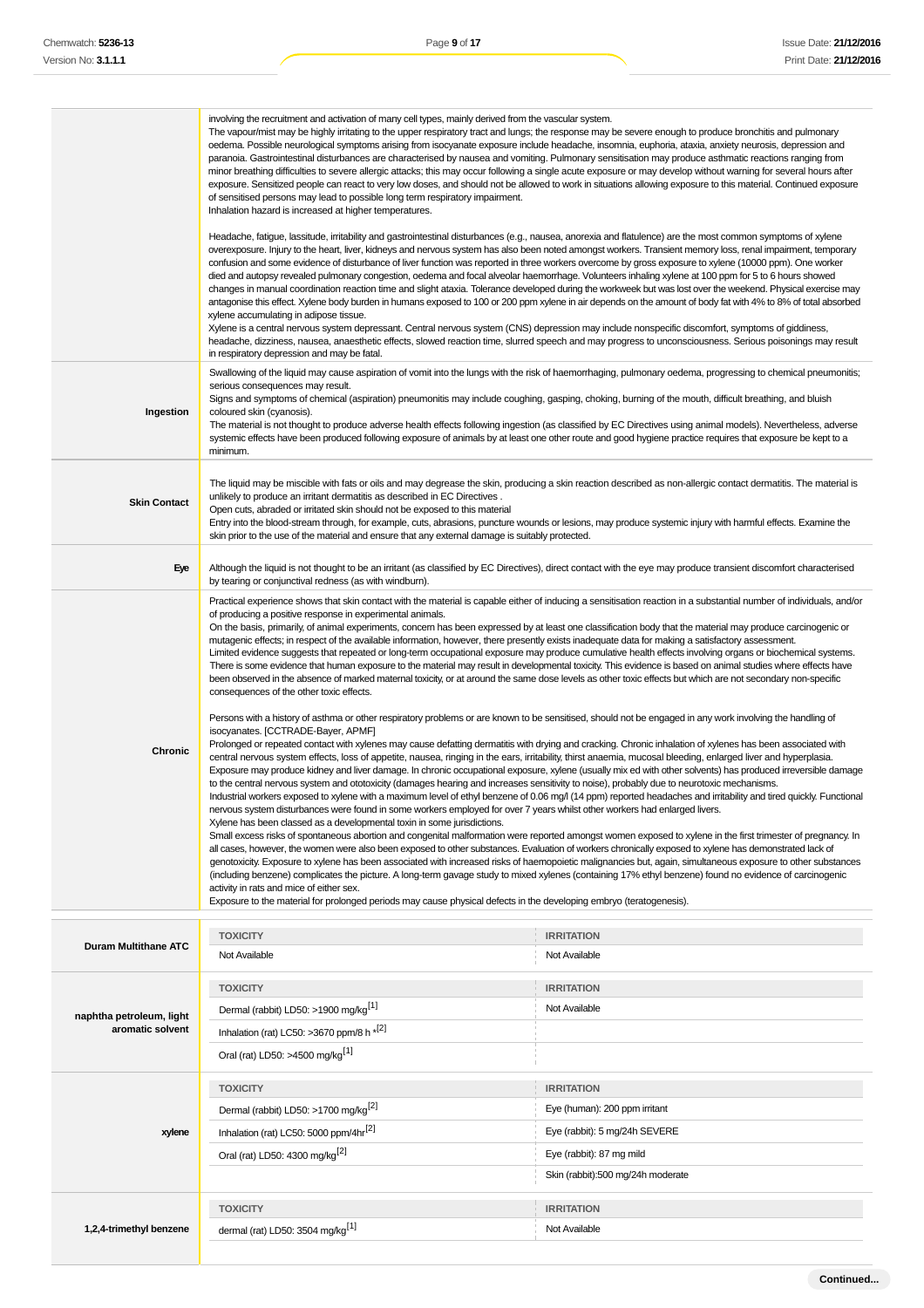|                            | Inhalation (rat) LC50: 18 mg/L/4hr <sup>[2]</sup>                              |                                                                                                                                                       |
|----------------------------|--------------------------------------------------------------------------------|-------------------------------------------------------------------------------------------------------------------------------------------------------|
|                            | Oral (rat) LD50: ca.3504 mg/kg <sup>[1]</sup>                                  |                                                                                                                                                       |
| carbamic acid, complex     | <b>TOXICITY</b>                                                                | <b>IRRITATION</b>                                                                                                                                     |
| ester                      | Not Available                                                                  | Not Available                                                                                                                                         |
|                            | <b>TOXICITY</b>                                                                | <b>IRRITATION</b>                                                                                                                                     |
|                            | dermal (rat) LD50: >3460 mg/kg <sup>[1]</sup>                                  | Eye (rabbit): 500 mg/24h mild                                                                                                                         |
| 1,3,5-trimethyl benzene    | Inhalation (rat) LC50: 24 mg/L/4hr <sup>[2]</sup>                              | Skin (rabbit): 20 mg/24h moderate                                                                                                                     |
|                            | Oral (rat) LD50: ca.3460 mg/kg <sup>[1]</sup>                                  |                                                                                                                                                       |
|                            | <b>TOXICITY</b>                                                                | <b>IRRITATION</b>                                                                                                                                     |
|                            | Dermal (rabbit) LD50: 10602.6 mg/kg <sup>[1]</sup>                             | Eye (rabbit): 500 mg/24h mild                                                                                                                         |
| isopropyl benzene - cumene | Inhalation (rat) LC50: 39 mg/L/4hr <sup>[2]</sup>                              | Eye (rabbit): 86 mg mild                                                                                                                              |
|                            | Oral (rat) LD50: 1400 mg/kg <sup>[2]</sup>                                     | Skin (rabbit): 10 mg/24h mild                                                                                                                         |
|                            |                                                                                | Skin (rabbit):100 mg/24h moderate                                                                                                                     |
|                            | <b>TOXICITY</b>                                                                | <b>IRRITATION</b>                                                                                                                                     |
|                            | dermal (rat) LD50: 1275 mg/kg <sup>[1]</sup>                                   | Not Available                                                                                                                                         |
| isophorone diisocyanate    | Inhalation (rat) LC50: 0.123 mg/L/4hr <sup>[2]</sup>                           |                                                                                                                                                       |
|                            | Oral (rat) LD50: 1185 mg/kg <sup>[1]</sup>                                     |                                                                                                                                                       |
| Legend:                    | extracted from RTECS - Register of Toxic Effect of chemical Substances         | 1. Value obtained from Europe ECHA Registered Substances - Acute toxicity 2.* Value obtained from manufacturer's SDS. Unless otherwise specified data |
|                            |                                                                                |                                                                                                                                                       |
|                            | For C9 aromatics (typically trimethylbenzenes - TMBs)<br><b>Acute Toxicity</b> |                                                                                                                                                       |

**NAPHTHA PETROLEUM, LIGHT AROMATIC SOLVENT** Acute toxicity studies (oral, dermal and inhalation routes of exposure) have been conducted in rats using various solvent products containing predominantly mixed C9 aromatic hydrocarbons (CAS RN 64742-95-6). Inhalation LC50's range from 6,000 to 10,000 mg/m 3 for C9 aromatic naphtha and 18,000 to 24,000 mg/m3 for 1,2,4 and 1,3,5-TMB, respectively. A rat oral LD50 reported for 1,2,4-TMB is 5 grams/kg bw and a rat dermal LD50 for the C9 aromatic naphtha is >4 ml/kg bw. These data indicate that C9 aromatic solvents show that LD50/LC50 values are greater than limit doses for acute toxicity studies established under OECD test guidelines. Irritation and Sensitization Several irritation studies, including skin, eye, and lung/respiratory system, have been conducted on members of the category. The results indicate that C9 aromatic hydrocarbon solvents are mildly to moderately irritating to the skin, minimally irritating to the eye, and have the potential to irritate the respiratory tract and cause depression of respiratory rates in mice. Respiratory irritation is a key endpoint in the current occupational exposure limits established for C9 aromatic hydrocarbon solvents and trimethylbenzenes. No evidence of skin sensitization was identified. Repeated Dose Toxicity Inhalation: The results from a subchronic (3 month) neurotoxicity study and a one-year chronic study (6 hr/day, 5 days/week) indicate that effects from inhalation exposure to C9 Aromatic Hydrocarbon Solvents on systemic toxicity are slight. A battery of neurotoxicity and neurobehavioral endpoints were evaluated in the 3-month inhalation study on C9 aromatic naphtha tested at concentrations of 0, 101, 452, or 1320 ppm (0, 500, 2,220, or 6,500 mg/m3). In this study, other than a transient weight reduction in the high exposure group (not statistically significant at termination of exposures), no effects were reported on neuropathology or neuro/behavioral parameters. The NOAEL for systemic and/or neurotoxicity was 6,500 mg/m3, the highest concentration tested. In an inhalation study of a commercial blend, rats were exposed to C9 aromatic naphtha concentrations of 0, 96, 198, or 373 ppm (0, 470, 970, 1830 mg/m3) for 6 hr/day, 5 days/week, for 12 months. Liver and kidney weights were increased in the high exposure group but no accompanying histopathology was observed in these organs. The NOAEL was considered to be the high exposure level of 373 ppm, or 1830 mg/m3. In two subchronic rat inhalation studies, both of three months duration, rats were exposed to the individual TMB isomers (1,2,4-and 1,3,5-) to nominal concentrations of 0, 25, 100, or 250 ppm (0, 123, 492, or 1230 mg/m3). Respiratory irritation was observed at 492 (100 ppm) and 1230 mg/m3 (250 ppm) and no systemic toxicity was observed in either study. For both pure isomers, the NOELs are 25 ppm or 123 mg/m3 for respiratory irritation and 250 ppm or 1230 mg/m3 for systemic effects. Oral: The C9 aromatic naphtha has not been tested via the oral route of exposure. Individual TMB isomers have been evaluated in a series of repeated-dose oral studies ranging from 14 days to 3 months over a wide range of doses. The effects observed in these studies included increased liver and kidney weights,

changes in blood chemistry, increased salivation, and decreased weight gain at higher doses. Organ weight changes appeared to be adaptive as they were not accompanied by histopathological effects. Blood changes appeared sporadic and without pattern. One study reported hyaline droplet nephropathy in male rats at the highest dose (1000 mg/kg bw-day), an effect that is often associated with alpha-2mu-globulin-induced nephropathy and not considered relevant to humans. The doses at which effects were detected were 100 mg/kg-bw day or above (an exception was the pilot 14 day oral study - LOAEL 150 mg/kg bw-day - but the follow up three month study had a LOAEL of 600 mg/kg/bw-day with a NOAEL of 200 mg/kg bw-day). Since effects generally were not severe and could be considered adaptive or spurious, oral exposure does not appear to pose a high toxicity hazard for pure trimethylbenzene isomers. Mutagenicity

In vitro genotoxicity testing of a variety of C9 aromatics has been conducted in both bacterial and mammalian cells. In vitro point mutation tests were conducted with Salmonella typhimurium and Escherichia coli bacterial strains, as well as with cultured mammalian cells such as the Chinese hamster cell ovary cells (HGPRT assay) with and without metabolic activation. In addition, several types of in vitro chromosomal aberration tests have been performed (chromosome aberration frequency in Chinese hamster ovary and lung cells, sister chromatid exchange in CHO cells). Results were negative both with and without metabolic activation for all category members. For the supporting chemical 1,2,3-TMB, a single in vitro chromosome aberration test was weakly positive. In in vivo bone marrow cytogenetics test, rats were exposed to C9 aromatic naphtha at concentrations of 0, 153, 471, or 1540 ppm (0, 750, 2,310, or 7,560 mg/m3) 6 hr/day, for 5 days. No evidence of in vivo somatic cell genotoxicity was detected. Based on the cumulative results of these assays, genetic toxicity is unlikely for substances in the C9 Aromatic Hydrocarbon Solvents Category

Reproductive and Developmental Toxicity Results from the three-generation reproduction inhalation study in rats indicate limited effects from C9 aromatic naphtha. In each of three generations (F0, F1 and F2), rats were exposed to High Flash Aromatic Naphtha (CAS RN 64742-95-6) via whole body inhalation at target concentrations of 0, 100, 500, or 1500 ppm (actual mean concentrations throughout the full study period were 0, 103, 495, or 1480 ppm, equivalent to 0, 505, 2430, or 7265 mg/m3 , respectively). In each generation, both sexes were exposed for 10 weeks prior to and two weeks during mating for 6 hrs/day, 5 days/wks. Female rats in the F0, F1, and F2 generation were then exposed during gestation days 0-20 and lactation days 5-21 for 6 hrs/day, 7 days/wk. The age at exposure initiation differed among generations; F0 rats were exposed starting at 9 weeks of age, F1 exposure began at 5-7 weeks, and F2 exposure began at postnatal day (PND) 22. In the F0 and F1 parental generations, 30 rats/sex/group were exposed and mated. However, in the F2 generation, 40/sex/group were initially exposed due to concerns for toxicity, and 30/sex/group were randomly selected for mating, except that all survivors were used at 1480 ppm. F3 litters were not exposed directly and were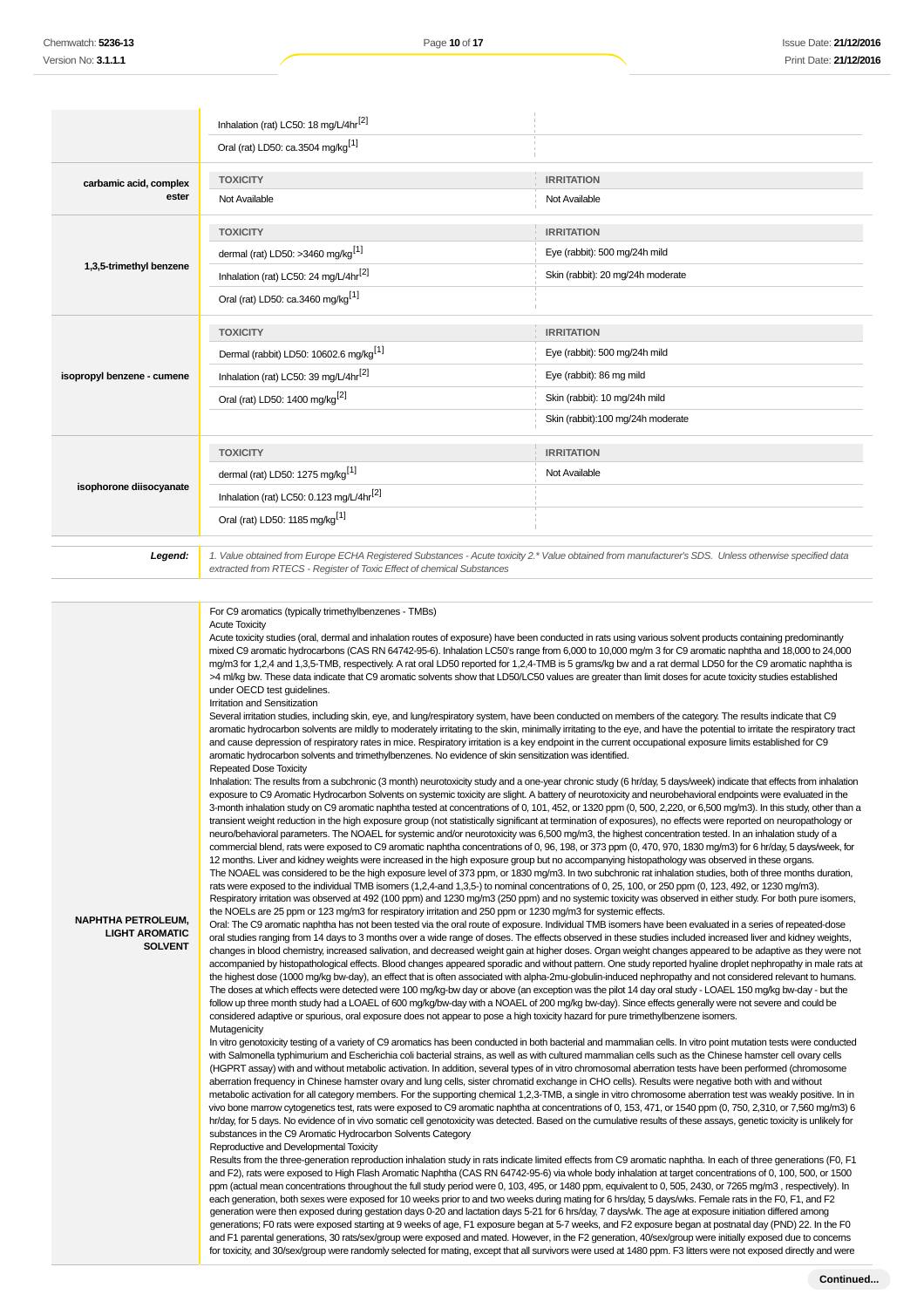|                                               | sacrificed on lactation day 21.<br>Systemic Effects on Parental Generations:<br>The F0 males showed statistically and biologically significantly decreased mean body weight by ~15% at 1480 ppm when compared with controls. Seven<br>females died or were sacrificed in extremis at 1480 ppm. The F0 female rats in the 495 ppm exposed group had a 13% decrease in body weight gain when<br>adjusted for initial body weight when compared to controls. The F1 parents at 1480 ppm had statistically significantly decreased mean body weights (by ~13%<br>(females) and 22% (males)), and locomotor activity. F1 parents at 1480 ppm had increased ataxia and mortality (six females). Most F2 parents (70/80) exposed<br>to 1480 ppm died within the first week. The remaining animals survived throughout the rest of the exposure period. At week 4 and continuing through the study,<br>F2 parents at 1480 ppm had statistically significant mean body weights much lower than controls (~33% for males; ~28% for females); body weights at 495 ppm<br>were also reduced significantly (by 13% in males and 15% in females). The male rats in the 495 ppm exposed group had a 12% decrease in body weight gain<br>when adjusted for initial body weight when compared to controls. Based on reduced body weight observed, the overall systemic toxicity LOAEC is 495 ppm (2430<br>$mg/m3$ ).<br>Reproductive Toxicity-Effects on Parental Generations: There were no pathological changes noted in the reproductive organs of any animal of the F0, F1, or F2<br>generation. No effects were reported on sperm morphology, gestational period, number of implantation sites, or post-implantation loss in any generation. Also,<br>there were no statistically or biologically significant differences in any of the reproductive parameters, including: number of mated females, copulatory index,<br>copulatory interval, number of females delivering a litter, number of females delivering a live litter, or male fertility in the F0 or in the F2 generation. Male fertility<br>was statistically significantly reduced at 1480 ppm in the F1 rats. However, male fertility was not affected in the F0 or in the F2 generations; therefore, the<br>biological significance of this change is unknown and may or may not be attributed to the test substance. No reproductive effects were observed in the F0 or F1<br>dams exposed to 1480 ppm (7265 mg/m3). Due to excessive mortality at the highest concentration (1480 ppm, only six dams available) in the F2 generation,, a<br>complete evaluation is precluded. However, no clear signs of reproductive toxicity were observed in the F2 generation. Therefore, the reproductive NOAEC is<br>considered 495 ppm (2430 mg/m3), which excludes analysis of the highest concentration due to excessive mortality.<br>Developmental Toxicity - Effects on Pups: Because of significant maternal toxicity (including mortality) in dams in all generations at the highest concentration<br>(1480 ppm), effects in offspring at 1480 ppm are not reported here. No significant effects were observed in the F1 and F2 generation offspring at 103 or 495<br>ppm. However, in F3 offspring, body weights and body weight gain were reduced by ~ 10-11% compared with controls at 495 ppm for approximately a week<br>(PND 14 through 21). Maternal body weight was also depressed by ~12% throughout the gestational period compared with controls. The overall<br>developmental LOAEC from this study is 495 ppm (2430 mg/m3) based on the body weights reductions observed in the F3 offspring.<br>Conclusion: No effects on reproductive parameters were observed at any exposure concentration, although a confident assessment of the group exposed at the<br>highest concentration was not possible. A potential developmental effect (reduction in mean pup weight and weight gain) was observed at a concentration that<br>was also associated with maternal toxicity.                                                                                                                                                                                                                                                                                                                                                                                                                                                                                                                                                                                                                                                                                                                                                                                                                                                                                                                                                                                                                                                                                                                                                                                                                                                                                                                                                                                                                                                                                                           |
|-----------------------------------------------|-------------------------------------------------------------------------------------------------------------------------------------------------------------------------------------------------------------------------------------------------------------------------------------------------------------------------------------------------------------------------------------------------------------------------------------------------------------------------------------------------------------------------------------------------------------------------------------------------------------------------------------------------------------------------------------------------------------------------------------------------------------------------------------------------------------------------------------------------------------------------------------------------------------------------------------------------------------------------------------------------------------------------------------------------------------------------------------------------------------------------------------------------------------------------------------------------------------------------------------------------------------------------------------------------------------------------------------------------------------------------------------------------------------------------------------------------------------------------------------------------------------------------------------------------------------------------------------------------------------------------------------------------------------------------------------------------------------------------------------------------------------------------------------------------------------------------------------------------------------------------------------------------------------------------------------------------------------------------------------------------------------------------------------------------------------------------------------------------------------------------------------------------------------------------------------------------------------------------------------------------------------------------------------------------------------------------------------------------------------------------------------------------------------------------------------------------------------------------------------------------------------------------------------------------------------------------------------------------------------------------------------------------------------------------------------------------------------------------------------------------------------------------------------------------------------------------------------------------------------------------------------------------------------------------------------------------------------------------------------------------------------------------------------------------------------------------------------------------------------------------------------------------------------------------------------------------------------------------------------------------------------------------------------------------------------------------------------------------------------------------------------------------------------------------------------------------------------------------------------------------------------------------------------------------------------------------------------------------------------------------------------------------------------------------------------------------------------------------------------------------------------------------------------------------------------------------------------------------------------------------------------------------------------------------------------------------------------------------------------------------------------------------------------------------------------------------------------------------------------------------------------------------------------------------------------------------------------------------------------------------------------------------------------------------------------------------------------------------------------------------------------------------------------------------------------------------------------------------------------------------------------------------------------------------------------------------------------------------------------------------------------------------------------------------------------------------------------------------------------------------------------------------------------------------------------------------------------------------------------------------------------------------------------------------------------------------------------------------------------------------------------------------------------------------------------------------------------------------------------------------------------------------------------------------------------------------------------------------------------------------------------------------------------------------------------------------------------------------------------------------------------------------------------------------------------------------------------------------------------------------------------------------------------------------------|
|                                               | Inhalation (rat) TCLo: 1320 ppm/6h/90D-I * [Devoe]                                                                                                                                                                                                                                                                                                                                                                                                                                                                                                                                                                                                                                                                                                                                                                                                                                                                                                                                                                                                                                                                                                                                                                                                                                                                                                                                                                                                                                                                                                                                                                                                                                                                                                                                                                                                                                                                                                                                                                                                                                                                                                                                                                                                                                                                                                                                                                                                                                                                                                                                                                                                                                                                                                                                                                                                                                                                                                                                                                                                                                                                                                                                                                                                                                                                                                                                                                                                                                                                                                                                                                                                                                                                                                                                                                                                                                                                                                                                                                                                                                                                                                                                                                                                                                                                                                                                                                                                                                                                                                                                                                                                                                                                                                                                                                                                                                                                                                                                                                                                                                                                                                                                                                                                                                                                                                                                                                                                                                                                                                    |
| <b>XYLENE</b>                                 | The material may produce severe irritation to the eye causing pronounced inflammation. Repeated or prolonged exposure to irritants may produce<br>conjunctivitis.<br>The substance is classified by IARC as Group 3:<br><b>NOT</b> classifiable as to its carcinogenicity to humans.<br>Evidence of carcinogenicity may be inadequate or limited in animal testing.<br>Reproductive effector in rats                                                                                                                                                                                                                                                                                                                                                                                                                                                                                                                                                                                                                                                                                                                                                                                                                                                                                                                                                                                                                                                                                                                                                                                                                                                                                                                                                                                                                                                                                                                                                                                                                                                                                                                                                                                                                                                                                                                                                                                                                                                                                                                                                                                                                                                                                                                                                                                                                                                                                                                                                                                                                                                                                                                                                                                                                                                                                                                                                                                                                                                                                                                                                                                                                                                                                                                                                                                                                                                                                                                                                                                                                                                                                                                                                                                                                                                                                                                                                                                                                                                                                                                                                                                                                                                                                                                                                                                                                                                                                                                                                                                                                                                                                                                                                                                                                                                                                                                                                                                                                                                                                                                                                  |
| 1,2,4-TRIMETHYL<br><b>BENZENE</b>             | CHEMWATCH 2325 1,3,5-trimethylbenzene                                                                                                                                                                                                                                                                                                                                                                                                                                                                                                                                                                                                                                                                                                                                                                                                                                                                                                                                                                                                                                                                                                                                                                                                                                                                                                                                                                                                                                                                                                                                                                                                                                                                                                                                                                                                                                                                                                                                                                                                                                                                                                                                                                                                                                                                                                                                                                                                                                                                                                                                                                                                                                                                                                                                                                                                                                                                                                                                                                                                                                                                                                                                                                                                                                                                                                                                                                                                                                                                                                                                                                                                                                                                                                                                                                                                                                                                                                                                                                                                                                                                                                                                                                                                                                                                                                                                                                                                                                                                                                                                                                                                                                                                                                                                                                                                                                                                                                                                                                                                                                                                                                                                                                                                                                                                                                                                                                                                                                                                                                                 |
| <b>CARBAMIC ACID,</b><br><b>COMPLEX ESTER</b> | No significant acute toxicological data identified in literature search.                                                                                                                                                                                                                                                                                                                                                                                                                                                                                                                                                                                                                                                                                                                                                                                                                                                                                                                                                                                                                                                                                                                                                                                                                                                                                                                                                                                                                                                                                                                                                                                                                                                                                                                                                                                                                                                                                                                                                                                                                                                                                                                                                                                                                                                                                                                                                                                                                                                                                                                                                                                                                                                                                                                                                                                                                                                                                                                                                                                                                                                                                                                                                                                                                                                                                                                                                                                                                                                                                                                                                                                                                                                                                                                                                                                                                                                                                                                                                                                                                                                                                                                                                                                                                                                                                                                                                                                                                                                                                                                                                                                                                                                                                                                                                                                                                                                                                                                                                                                                                                                                                                                                                                                                                                                                                                                                                                                                                                                                              |
| 1,3,5-TRIMETHYL<br><b>BENZENE</b>             | The material may be irritating to the eye, with prolonged contact causing inflammation. Repeated or prolonged exposure to irritants may produce conjunctivitis.<br>CHEMWATCH 12171 1,2,4-trimethylbenzene                                                                                                                                                                                                                                                                                                                                                                                                                                                                                                                                                                                                                                                                                                                                                                                                                                                                                                                                                                                                                                                                                                                                                                                                                                                                                                                                                                                                                                                                                                                                                                                                                                                                                                                                                                                                                                                                                                                                                                                                                                                                                                                                                                                                                                                                                                                                                                                                                                                                                                                                                                                                                                                                                                                                                                                                                                                                                                                                                                                                                                                                                                                                                                                                                                                                                                                                                                                                                                                                                                                                                                                                                                                                                                                                                                                                                                                                                                                                                                                                                                                                                                                                                                                                                                                                                                                                                                                                                                                                                                                                                                                                                                                                                                                                                                                                                                                                                                                                                                                                                                                                                                                                                                                                                                                                                                                                             |
| <b>ISOPROPYL BENZENE -</b><br><b>CUMENE</b>   | For aromatic terpenes:<br>Acute toxicity: Mammalian LD50 for p-cymene have shown it to have low toxic potential. Similar studies with cumene have concurred with these results<br>In general, the studies indicate that p-cymene (p-methylisopropylbenzene) or cumene (isopropylbenzene) is rapidly absorbed by oral or inhalation routes. They<br>undergo oxidation (hydroxylation) of the side chain isopropyl substituent and, in the case of p-cymene, the methyl substituent to yield polar oxygenated<br>metabolites. These metabolites are either excreted unchanged in the urine or undergo Phase II conjugation with glucuronic acid and/or glycine followed by<br>excretion in the urine. Unchanged p-cymene or cumene were not detected in the urine or faeces.<br>Humans (5 males and 5 females/group) exposed to an atmosphere containing 49, 98, or 147 ppm cumene for 7 hours showed 64% absorption at 0.5 hours and<br>45% at 7 hours. Maximum excretion is observed at 6 to 8 hours and is essentially complete at 48 hours. Approximately 35% of the dose inhaled was excreted as<br>2-phenyl-2-propanol<br>Repeat Dose Toxicity: Subacute Studies: Groups of 7 to 12 male rats were exposed to 0, 50, or 250 ppm of p-cymene for 6 hours/day, 5 days/week for 4 weeks<br>with an 8-week recovery period. there was no overt toxicity in the treated rats and no effect on body weight or terminal weight of the brain, cerebellum or whole<br>brain. There was also no effect on regional enzyme activities, regional protein synthesis or regional neurotransmitter concentrations.<br>Cumene has been tested by the National Toxicology Program (NTP) in both rats and mice. Animals were exposed to up to 4,000 ppm cumene by whole-body<br>inhalation for 12-13 days over a period of 16-17 days. In rats, all animals died at 4,000 ppm, and about half the animals died at the next exposure concentration<br>(2,000 ppm). Varying degrees of ataxia were reported in surviving rats exposed to 500 to 2,000 ppm cumene. Increased relative liver and kidney weights were<br>reported in rats exposed to cumene. In exposed male rats, hyaline droplets in the renal cortical tubules were reported. At 2,000 ppm, superlative inflammation of<br>the lung was reported in 40% of the rats. In mice, all animals died at the 2 highest exposures (2,000 and 4,000 ppm). At 1,000 ppm, 80% of the female mice died<br>and male mice showed varying degrees of ataxia. Increased relative liver and kidney weights were reported in mice exposed to cumene. Decreased thymus<br>weight was reported in male mice exposed to 1,000 ppm of cumene. No histopathological findings accompanied the organ weight changes. A NOAEL of 1,000<br>ppm was determined for female rats and male mice and a NOAEL of 500 ppm was determined for female mice based on mortality and histopathological<br>findings.<br>Chronic toxicity: The US EPA concluded that there is some evidence that suggests that cumene is not likely to produce a carcinogenic response (i.e.,<br>numerous genotoxic tests, including gene mutation, chromosomal aberration, and primary DNA damage tests, all but one of which were negative or not<br>reproducible) In addition, EPA noted that cumene does not appear to metabolise to highly reactive chemical species and in terms of metabolism, cumene is<br>analogous to methyl benzene for which a 2-year inhalation study was conducted by NTP and no evidence of carcinogenic activity was reported in either rats or<br>mice.<br>Given that the only structural difference between p-cymene and cumene is the presence of a second alkyl substituent (isopropylbenzene versus<br>p-methylisopropylbenzene), similar conclusions can be drawn for p-cymene, particularly since the pharmacokinetic, metabolic and toxicologic data that are<br>available support this conclusion.<br>Reproductive toxicity: Taking into consideration the rapid metabolism and excretion of cumene, the US EPA concluded, "cumene has low potential for<br>reproductive toxicity."<br>Developmental toxicity: Even at maternally toxic concentrations exposure to cumene vapor did not produce developmental toxicity in rats. However the US<br>EPA determined that the changes in gestational parameters of the rabbits, though not significant, were consistent in indicating possible developmental effects<br>and therefore set the NOAEL in rabbits for both developmental and maternal effects at 1,206 ppm and the LOAEL at 2,297 ppm, respectively (as reported in EPA,<br>1997). Since both cumene and p-cymene exhibit such similar pharmacokinetic and metabolic profiles, and show no evidence of toxicity at levels of exposure<br>similar to those experienced by humans, further teratogenic or developmental testing is not recommended<br>Genotoxicity: The genotoxicity database on p-cymene and cumene shows no mutagenic potential in the Ames assay. In cytogenetic assays, there is no<br>evidence of a genotoxic potential in vitro. In whole animals, the genotoxicity results for cumene are mixed showing weakly positive results in micronuclei<br>induction in rats, but no evidence of genotoxicity in mice.<br>Tenth Annual Report on Carcinogens: Substance anticipated to be Carcinogen<br>[National Toxicology Program: U.S. Dep. of Health & Human Services 2002]<br><b>WARNING:</b> This substance has been classified by the IARC as Group 2B: Possibly Carcinogenic to Humans. |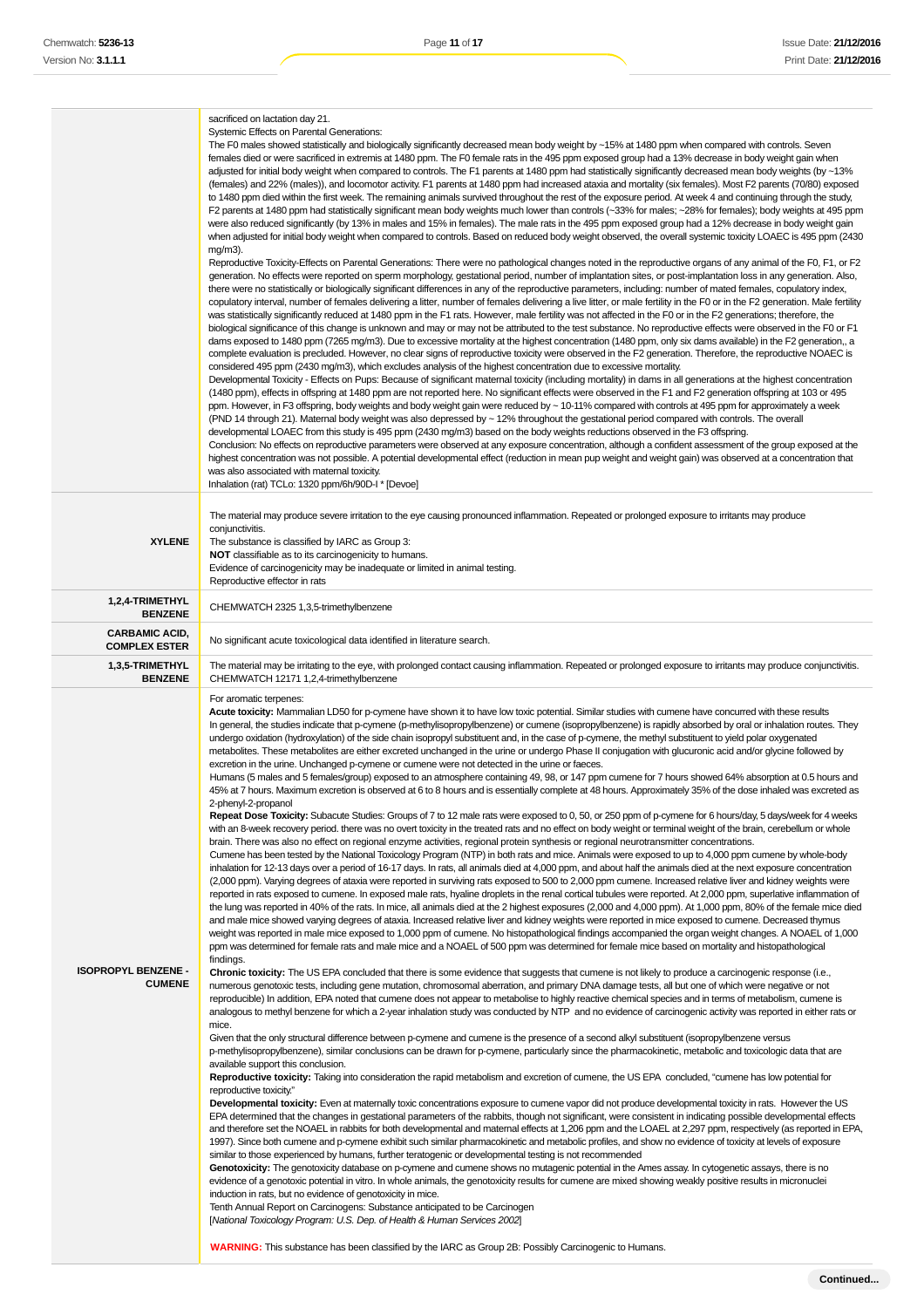|                                                                                                                                                          | Cumene is reasonably anticipated to be a human carcinogen based on sufficient evidence of carcinogenicity from studies in experimental animals. Cumene<br>caused tumours at several tissue sites, including lung and liver in mice and kidney in male rats. Several proposed mechanisms of carcinogenesis support the<br>relevance to humans of lung and liver tumours in experimental animals. Specifically, there is evidence that humans and experimental animals metabolise<br>cumene through similar metabolic pathways. There is also evidence that cumene is genotoxic in some tissues, based on findings of DNA damage in rodent<br>lung and liver. Furthermore, mutations of the K-ras oncogene and p53 tumor-suppressor gene observed in cumene-induced lung tumours in mice, along with<br>altered expression of many other genes, resemble molecular alterations found in human lung and other cancers. The relevance of the kidney tumors to cancer in<br>humans is uncertain; there is evidence that a species-specific mechanism not relevant to humans contributes to their induction, but it is possible that other<br>mechanisms relevant to humans, such as genotoxicity, may also contribute to kidney-tumour formation in male rats.                                                                                                                                                                                                                                                                                                                                                                                                                                                                                                                                                                                                                                                                                                                                                                                                                                                                                                                                                                                                                                                                                                                                                                                                                                                                                                                                                                                                                                                                                                                                                                                                                                                                                                                                                                                                                                                                                                                                                                                                                                                                                                                                                                                                                                                                                                                                                                                                                                                                                                                                                                                                                                                                                                                                                                                                                                                                                                                                                                                                                                                                                                                                                                                                                                                                                                                                                                                                                                                                                                                                                                                                                                                                                                                                                                                                                                                                                                                                                                                                                                                                                                                                                                                                                                                                                                                                                                                                                                                                                                                                                                                                                                                                                                                                                                                                                                                                                                                                                                                                                                                                                                                                                                                                                                                                                                                                                                                                                                                                                                                                                                                                                                                                                                                                                                                                                                                                                          |
|----------------------------------------------------------------------------------------------------------------------------------------------------------|----------------------------------------------------------------------------------------------------------------------------------------------------------------------------------------------------------------------------------------------------------------------------------------------------------------------------------------------------------------------------------------------------------------------------------------------------------------------------------------------------------------------------------------------------------------------------------------------------------------------------------------------------------------------------------------------------------------------------------------------------------------------------------------------------------------------------------------------------------------------------------------------------------------------------------------------------------------------------------------------------------------------------------------------------------------------------------------------------------------------------------------------------------------------------------------------------------------------------------------------------------------------------------------------------------------------------------------------------------------------------------------------------------------------------------------------------------------------------------------------------------------------------------------------------------------------------------------------------------------------------------------------------------------------------------------------------------------------------------------------------------------------------------------------------------------------------------------------------------------------------------------------------------------------------------------------------------------------------------------------------------------------------------------------------------------------------------------------------------------------------------------------------------------------------------------------------------------------------------------------------------------------------------------------------------------------------------------------------------------------------------------------------------------------------------------------------------------------------------------------------------------------------------------------------------------------------------------------------------------------------------------------------------------------------------------------------------------------------------------------------------------------------------------------------------------------------------------------------------------------------------------------------------------------------------------------------------------------------------------------------------------------------------------------------------------------------------------------------------------------------------------------------------------------------------------------------------------------------------------------------------------------------------------------------------------------------------------------------------------------------------------------------------------------------------------------------------------------------------------------------------------------------------------------------------------------------------------------------------------------------------------------------------------------------------------------------------------------------------------------------------------------------------------------------------------------------------------------------------------------------------------------------------------------------------------------------------------------------------------------------------------------------------------------------------------------------------------------------------------------------------------------------------------------------------------------------------------------------------------------------------------------------------------------------------------------------------------------------------------------------------------------------------------------------------------------------------------------------------------------------------------------------------------------------------------------------------------------------------------------------------------------------------------------------------------------------------------------------------------------------------------------------------------------------------------------------------------------------------------------------------------------------------------------------------------------------------------------------------------------------------------------------------------------------------------------------------------------------------------------------------------------------------------------------------------------------------------------------------------------------------------------------------------------------------------------------------------------------------------------------------------------------------------------------------------------------------------------------------------------------------------------------------------------------------------------------------------------------------------------------------------------------------------------------------------------------------------------------------------------------------------------------------------------------------------------------------------------------------------------------------------------------------------------------------------------------------------------------------------------------------------------------------------------------------------------------------------------------------------------------------------------------------------------------------------------------------------------------------------------------------------------------------------------------------------------------------------------------------------------------------------------------------------------------------------------------------------------------------------------------------------------------------------------------------------------------------------------------------------------------------------------------------------------------------------------------------------------------------------------------------------------------------------------------------------------------------------------------------------------------------------------------------------------------------------------------------------------------------------------------------------------------------------------------------------------------------------------------------------------------------------------------|
| <b>ISOPHORONE</b><br><b>DIISOCYANATE</b>                                                                                                                 | Allergic reactions which develop in the respiratory passages as bronchial asthma or rhinoconjunctivitis, are mostly the result of reactions of the allergen with<br>specific antibodies of the IgE class and belong in their reaction rates to the manifestation of the immediate type. In addition to the allergen-specific potential for<br>causing respiratory sensitisation, the amount of the allergen, the exposure period and the genetically determined disposition of the exposed person are likely to<br>be decisive. Factors which increase the sensitivity of the mucosa may play a role in predisposing a person to allergy. They may be genetically determined or<br>acquired, for example, during infections or exposure to irritant substances. Immunologically the low molecular weight substances become complete allergens<br>in the organism either by binding to peptides or proteins (haptens) or after metabolism (prohaptens).<br>Particular attention is drawn to so-called atopic diathesis which is characterised by an increased susceptibility to allergic rhinitis, allergic bronchial asthma<br>and atopic eczema (neurodermatitis) which is associated with increased IgE synthesis.<br>Exogenous allergic alveolitis is induced essentially by allergen specific immune-complexes of the IgG type; cell-mediated reactions (T lymphocytes) may be<br>involved. Such allergy is of the delayed type with onset up to four hours following exposure.<br>for diisocyanates:<br>In general, there appears to be little or no difference between aromatic and aliphatic diisocyanates as toxicants. In addition, there are insufficient data available<br>to make any major distinctions between polymeric (<1000 MW) and monomeric diisocyanates. Based on repeated dose studies in animals by the inhalation<br>route, both aromatic and aliphatic diisocyanates appear to be of high concern for pulmonary toxicity at low exposure levels. Based upon a very limited data set, it<br>appears that diisocyanate prepolymers exhibit the same respiratory tract effects as the monomers in repeated dose studies. There is also evidence that both<br>aromatic and aliphatic diisocyanates are acutely toxic via the inhalation route. Most members of the diisocyanate category have not been tested for carcinogenic<br>potential. Though the aromatic diisocyanates tested positive and the one aliphatic diisocyanate tested negative in one species, it is premature to make any<br>generalizations about the carcinogenic potential of aromatic versus aliphatic diisocyanates. In the absence of more human data, it would be prudent at this time<br>to assume that both aromatic and aliphatic diisocyanates are respiratory sensitisers. Diisocyanates are moderate to strong dermal sensitisers in animal<br>studies. Skin irritation studies performed on rabbits and guinea pigs indicate no difference in the effects of aromatic versus aliphatic diisocyanates.<br>For monomers, effects on the respiratory tract (lungs and nasal cavities) were observed in animal studies at exposure concentrations of less than 0.005 mg/L.<br>The experimental animal data available on prepolymeric diisocyanates show similar adverse effects at levels that range from 0.002 mg/L to 0.026 mg/L.<br>There is also evidence that both aromatic and aliphatic diisocyanates are acutely toxic via the inhalation route<br>Oncogenicity: Most members of the diisocyanate category have not been tested for carcinogenic potential. Commercially available Poly-MDI was tested in a<br>2-year inhalation study in rats. The tested material contained 47% aromatic 4,4'-methylenediphenyl diisocyanate (MDI) and 53% higher molecular weight<br>oligomers. Interim sacrifices at one year showed that males and females in the highest dose group (6 mg/m3) had treatment related histological changes in<br>the nasal cavity, lungs and mediastinal lymph nodes. The incidence and severity of degeneration and basal cell hyperplasia of the olfactory epithelium and<br>Bowman's gland hyperplasia were increased in males at the mid and high doses and in females at the high dose following the two year exposure period.<br>Pulmonary adenomas were found in 6 males and 2 females, and pulmonary adenocarcinoma in one male in the high dose group. However, aliphatic<br>hexamethylene diisocyanate (HDI) was found not to be carcinogenic in a two year repeated dose study in rats by the inhalation route. HDI has not been tested in<br>mice by the inhalation route.<br>Though the oral route is not an expected route of exposure to humans, it should be noted that in two year repeated dose studies by the oral route, aromatic<br>toluene diisocyanate (TDI) and 3,3'-dimethoxy-benzidine-4,4'-diisocyanate (dianisidine diisocyanate, DADI) were found to be carcinogenic in rodents. TDI<br>induced a statistically significant increase in the incidence of liver tumors in rats and mice as well as dose-related hemangiosarcomas of the circulatory system<br>and has been classified by the Agency as a B2 carcinogen. DADI was found to be carcinogenic in rats, but not in mice, with a statistically increase in the<br>incidence of pancreatic tumors observed.<br>Respiratory and Dermal Sensitization: Based on the available toxicity data in animals and epidemiologic studies of humans, aromatic diisocyanates such as<br>TDI and MDI are strong respiratory sensitisers. Aliphatic diisocyanates are generally not active in animal models for respiratory sensitization. However, HDI<br>and possibly isophorone diisocyanate (IPDI), are reported to be associated with respiratory sensitization in humans. Symptoms resulting from occupational<br>exposure to HDI include shortness of breath, increased bronchoconstriction reaction to histamine challenges, asthmatic reactions, wheezing and coughing.<br>Two case reports of human exposure to IPDI by inhalation suggest IPDI is a respiratory sensitiser in humans. In view of the information from case reports in<br>humans, it would be prudent at this time to assume that both aromatic and aliphatic diisocyanates are respiratory sensitisers. Studies in both human and mice<br>using TDI, HDI, MDI and dicyclohexylmethane-4,4'-diisocyanate (HMDI) suggest cross-reactivity with the other diisocyanates, irrespective of whether the<br>challenge compound was an aliphatic or aromatic diisocyanate. Diisocyanates are moderate to strong dermal sensitisers in animal studies. There seems to be<br>little or no difference in the level of reactivity between aromatic and aliphatic diisocyanates.<br>Dermal Irritation: Skin irritation studies performed on rabbits and quinea pigs indicate no difference in the effects of aromatic versus aliphatic diisocyanates.<br>The level of irritation ranged from slightly to severely irritating to the skin. One chemical, hydrogenated MDI (1,1-methylenebis-4-isocyanatocyclohexane), was<br>found to be corrosive to the skin in quinea pigs. |
| <b>NAPHTHA PETROLEUM,</b><br><b>LIGHT AROMATIC</b><br><b>SOLVENT &amp; 1,2,4-</b><br><b>TRIMETHYL BENZENE &amp;</b><br>1,3,5-TRIMETHYL<br><b>BENZENE</b> | For trimethylbenzenes:<br>Absorption of 1,2,4-trimethylbenzene occurs after oral, inhalation, or dermal exposure. Occupationally, inhalation and dermal exposures are the most important<br>routes of absorption although systemic intoxication from dermal absorption is not likely to occur due to the dermal irritation caused by the chemical prompting<br>quick removal. Following oral administration of the chemical to rats, 62.6% of the dose was recovered as urinary metabolites indicating substantial absorption.<br>1,2,4-Trimethylbenzene is lipophilic and may accumulate in fat and fatty tissues. In the blood stream, approximately 85% of the chemical is bound to red blood<br>cells Metabolism occurs by side-chain oxidation to form alcohols and carboxylic acids which are then conjugated with glucuronic acid, glycine, or sulfates for<br>urinary excretion. After a single oral dose to rats of 1200 mg/kg, urinary metabolites consisted of approximately 43.2% glycine, 6.6% glucuronic, and 12.9%<br>sulfuric acid conjugates. The two principle metabolites excreted by rabbits after oral administration of 438 mg/kg/day for 5 days were 2,4-dimethylbenzoic acid<br>and 3,4-dimethylhippuric acid. The major routes of excretion of 1,2,4-trimethyl- benzene are exhalation of parent compound and elimination of urinary<br>metabolites. Half-times for urinary metabolites were reported as 9.5 hours for glycine, 22.9 hours for glucuronide, and 37.6 hours for sulfuric acid conjugates.<br>Acute Toxicity Direct contact with liquid 1,2,4-trimethylbenzene is irritating to the skin and breathing the vapor is irritating to the respiratory tract causing<br>pneumonitis. Breathing high concentrations of the chemical vapor causes headache, fatigue, and drowsiness. In humans liquid 1,2,4-trimethylbenzene is<br>irritating to the skin and inhalation of vapor causes chemical pneumonitis. High concentrations of vapor (5000-9000 ppm) cause headache, fatigue, and<br>drowsiness . The concentration of 5000 ppm is roughly equivalent to a total of 221 mg/kg assuming a 30 minute exposure period (see end note 1). 2. Animals -<br>Mice exposed to 8130-9140 ppm 1,2,4-trimethylbenzene (no duration given) had loss of righting response and loss of reflexes Direct dermal contact with the<br>chemical (no species given) causes vasodilation, erythema, and irritation (U.S. EPA). Seven of 10 rats died after an oral dose of 2.5 mL of a mixture of<br>trimethylbenzenes in olive oil (average dose approximately 4.4 g/kg). Rats and mice were exposed by inhalation to a coal tar distillate containing about 70%<br>1,3,5- and 1,2,4-trimethylbenzene; no pathological changes were noted in either species after exposure to 1800-2000 ppm for up to 48 continuous hours, or in<br>rats after 14 exposures of 8 hours each at the same exposure levels. No effects were reported for rats exposed to a mixture of trimethyl- benzenes at 1700 ppm<br>for 10 to 21 days<br>Neurotoxicity 1,2,4-Trimethylbenzene depresses the central nervous system. Exposure to solvent mixtures containing the chemical causes headache,<br>fatigue, nervousness, and drowsiness. Occupationally, workers exposed to a solvent containing 50% 1,2,4-trimethylbenzene had nervousness, headaches,<br>drowsiness, and vertigo (U.S. EPA). Headache, fatigue, and drowsiness were reported for workers exposed (no dose given) to paint thinner containing 80%<br>1,2,4- and 1,3,5-trimethylbenzenes<br>Results of the developmental toxicity study indicate that the C9 fraction caused adverse neurological effects at the highest dose (1500 ppm) tested.<br>Subchronic/Chronic Toxicity Long-term exposure to solvents containing 1,2,4-trimethylbenzene may cause nervousness, tension, and bronchitis. Painters<br>that worked for several years with a solvent containing 50% 1,2,4- and 30% 1,3,5-trimethylbenzene showed nervousness, tension and anxiety, asthmatic                                                                                                                                                                                                                                                                                                                                                                                                                                                                                                                                                                                                                                                                                                                                                                                                                                                                                                                                                                                                                                                                                                                                                                                                                                                                                                                                                                                                                                                                                                                                                                                                                                                                                                                                                                                                                                                                                                                                                                                                                                                                                                                                                                                                                                                                                                                                                                                                                                                                                                                                                                                                                                                                                                                                                                                                                                                                                                                                                                                                                                                                                                                    |

bronchitis, anemia, and alterations in blood clotting; haematological effects may have been due to trace amounts of benzene

Rats given 1,2,4-trimethylbenzene orally at doses of 0.5 or 2.0 g/kg/day, 5 days/week for 4 weeks. All rats exposed to the high dose died and 1 rat in the low dose died (no times given); no other effects were reported. Rats exposed by inhalation to 1700 ppm of a trimethylbenzene isomeric mixture for 4 months had

**Continued...**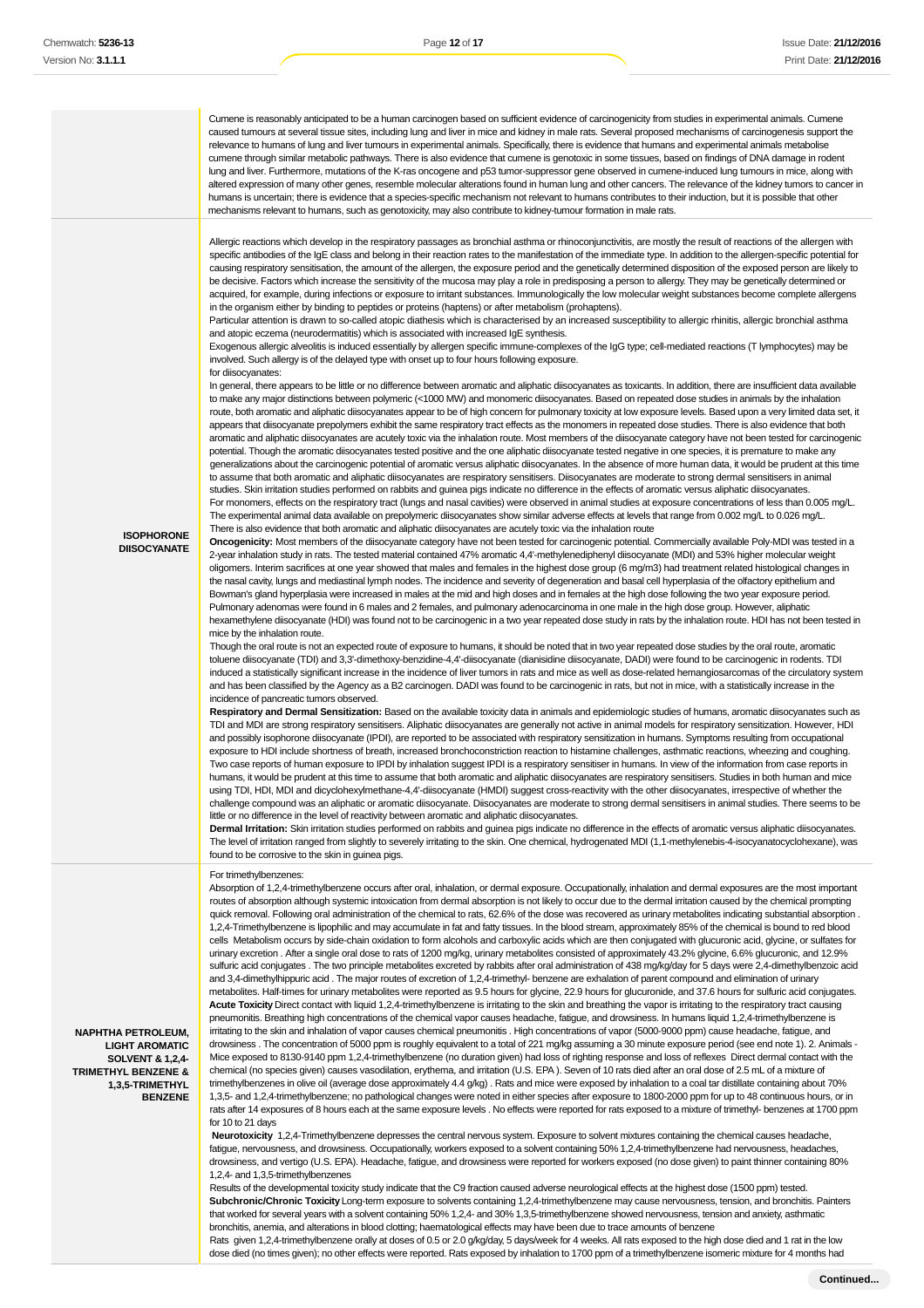|                                                                                                                                                                         | decreased weight gain, lymphopenia and neutrophilia.<br>Genotoxicity: Results of mutagenicity testing, indicate that the C9 fraction does not induce gene mutations in prokaryotes (Salmonella<br>tymphimurium/mammalian microsome assay); or in mammalian cells in culture (in Chinese hamster ovary cells with and without activation). The C9 fraction<br>does not does not induce chromosome mutations in Chinese hamster ovary cells with and without activation; does not induce chromosome aberrations in the<br>bone marrow of Sprague-Dawley rats exposed by inhalation (6 hours/day for 5 days); and does not induce sister chromatid exchange in Chinese hamster ovary<br>cells with and without activation.<br>Developmental/Reproductive Toxicity: A three-generation reproductive study on the C9 fraction was conducted CD rats (30/sex/group) were exposed by<br>inhalation to the C9 fraction at concentrations of 0, 100, 500, or 1500 ppm (0, 100, 500, or 1500 mg/kg/day) for 6 hours/day, 5 days/week. There was evidence of<br>parental and reproductive toxicity at all dose levels. Indicators of parental toxicity included reduced body weights, increased salivation, hunched posture,<br>aggressive behavior, and death. Indicators of adverse reproductive system effects included reduced litter size and reduced pup body weight. The LOEL was 100<br>ppm; a no-observed-effect level was not established Developmental toxicity, including possible develop- mental neurotoxicity, was evident in rats in a<br>3-generation reproductive study<br>No effects on fecundity or fertility occurred in rats treated dermally with up to 0.3 mL/rat/day of a mixture of trimethyl- benzenes, 4-6 hours/day, 5 days/week over<br>one generation |                                                                                                                                                                                                                                                                                                                                |  |  |
|-------------------------------------------------------------------------------------------------------------------------------------------------------------------------|---------------------------------------------------------------------------------------------------------------------------------------------------------------------------------------------------------------------------------------------------------------------------------------------------------------------------------------------------------------------------------------------------------------------------------------------------------------------------------------------------------------------------------------------------------------------------------------------------------------------------------------------------------------------------------------------------------------------------------------------------------------------------------------------------------------------------------------------------------------------------------------------------------------------------------------------------------------------------------------------------------------------------------------------------------------------------------------------------------------------------------------------------------------------------------------------------------------------------------------------------------------------------------------------------------------------------------------------------------------------------------------------------------------------------------------------------------------------------------------------------------------------------------------------------------------------------------------------------------------------------------------------------------------------------------------------------------------------------------------------------------------------------|--------------------------------------------------------------------------------------------------------------------------------------------------------------------------------------------------------------------------------------------------------------------------------------------------------------------------------|--|--|
| XYLENE & 1,3,5-<br><b>TRIMETHYL BENZENE &amp;</b><br><b>ISOPROPYL BENZENE -</b><br><b>CUMENE</b>                                                                        | intracellular oedema of the epidermis.                                                                                                                                                                                                                                                                                                                                                                                                                                                                                                                                                                                                                                                                                                                                                                                                                                                                                                                                                                                                                                                                                                                                                                                                                                                                                                                                                                                                                                                                                                                                                                                                                                                                                                                                    | The material may cause skin irritation after prolonged or repeated exposure and may produce a contact dermatitis (nonallergic). This form of dermatitis is often<br>characterised by skin redness (erythema) and swelling the epidermis. Histologically there may be intercellular oedema of the spongy layer (spongiosis) and |  |  |
| 1,2,4-TRIMETHYL<br><b>BENZENE &amp; 1,3,5-</b><br><b>TRIMETHYL BENZENE &amp;</b><br><b>ISOPROPYL BENZENE -</b><br><b>CUMENE &amp; ISOPHORONE</b><br><b>DIISOCYANATE</b> | Asthma-like symptoms may continue for months or even years after exposure to the material ceases. This may be due to a non-allergenic condition known as<br>reactive airways dysfunction syndrome (RADS) which can occur following exposure to high levels of highly irritating compound. Key criteria for the diagnosis<br>of RADS include the absence of preceding respiratory disease, in a non-atopic individual, with abrupt onset of persistent asthma-like symptoms within minutes<br>to hours of a documented exposure to the irritant. A reversible airflow pattern, on spirometry, with the presence of moderate to severe bronchial hyperreactivity<br>on methacholine challenge testing and the lack of minimal lymphocytic inflammation, without eosinophilia, have also been included in the criteria for diagnosis<br>of RADS. RADS (or asthma) following an irritating inhalation is an infrequent disorder with rates related to the concentration of and duration of exposure to the<br>irritating substance. Industrial bronchitis, on the other hand, is a disorder that occurs as result of exposure due to high concentrations of irritating substance<br>(often particulate in nature) and is completely reversible after exposure ceases. The disorder is characterised by dyspnea, cough and mucus production.                                                                                                                                                                                                                                                                                                                                                                                                                                   |                                                                                                                                                                                                                                                                                                                                |  |  |
| 1,2,4-TRIMETHYL<br><b>BENZENE &amp; 1,3,5-</b><br><b>TRIMETHYL BENZENE</b>                                                                                              | Other Toxicity data is available for                                                                                                                                                                                                                                                                                                                                                                                                                                                                                                                                                                                                                                                                                                                                                                                                                                                                                                                                                                                                                                                                                                                                                                                                                                                                                                                                                                                                                                                                                                                                                                                                                                                                                                                                      |                                                                                                                                                                                                                                                                                                                                |  |  |
| 1,2,4-TRIMETHYL<br><b>BENZENE &amp; 1,3,5-</b><br><b>TRIMETHYL BENZENE</b>                                                                                              | CHEMWATCH 12172 1,2,3-trimethylbenzene                                                                                                                                                                                                                                                                                                                                                                                                                                                                                                                                                                                                                                                                                                                                                                                                                                                                                                                                                                                                                                                                                                                                                                                                                                                                                                                                                                                                                                                                                                                                                                                                                                                                                                                                    |                                                                                                                                                                                                                                                                                                                                |  |  |
| <b>CARBAMIC ACID,</b><br><b>COMPLEX ESTER &amp;</b><br><b>ISOPHORONE</b><br><b>DIISOCYANATE</b>                                                                         | The following information refers to contact allergens as a group and may not be specific to this product.<br>Contact allergies quickly manifest themselves as contact eczema, more rarely as urticaria or Quincke's oedema. The pathogenesis of contact eczema involves<br>a cell-mediated (T lymphocytes) immune reaction of the delayed type. Other allergic skin reactions, e.g. contact urticaria, involve antibody-mediated immune<br>reactions. The significance of the contact allergen is not simply determined by its sensitisation potential: the distribution of the substance and the opportunities<br>for contact with it are equally important. A weakly sensitising substance which is widely distributed can be a more important allergen than one with stronger<br>sensitising potential with which few individuals come into contact. From a clinical point of view, substances are noteworthy if they produce an allergic test<br>reaction in more than 1% of the persons tested.                                                                                                                                                                                                                                                                                                                                                                                                                                                                                                                                                                                                                                                                                                                                                                      |                                                                                                                                                                                                                                                                                                                                |  |  |
| <b>CARBAMIC ACID,</b><br><b>COMPLEX ESTER &amp;</b><br><b>ISOPHORONE</b><br><b>DIISOCYANATE</b>                                                                         | Isocyanate vapours/mists are irritating to the upper respiratory tract and lungs; the response may be severe enough to produce bronchitis with wheezing,<br>gasping and severe distress, even sudden loss of consciousness, and pulmonary oedema. Possible neurological symptoms arising from isocyanate exposure<br>include headache, insomnia, euphoria, ataxia, anxiety neurosis, depression and paranoia. Gastrointestinal disturbances are characterised by nausea and<br>vomiting. Pulmonary sensitisation may produce asthmatic reactions ranging from minor breathing difficulties to severe allergic attacks; this may occur<br>following a single acute exposure or may develop without warning after a period of tolerance. A respiratory response may occur following minor skin contact.<br>Skin sensitisation is possible and may result in allergic dermatitis responses including rash, itching, hives and swelling of extremities.<br>Isocyanate-containing vapours/ mists may cause inflammation of eyes and nasal passages.<br>Onset of symptoms may be immediate or delayed for several hours after exposure. Sensitised people can react to very low levels of airborne isocyanates.<br>Unprotected or sensitised persons should not be allowed to work in situations allowing exposure to this material.                                                                                                                                                                                                                                                                                                                                                                                                                                            |                                                                                                                                                                                                                                                                                                                                |  |  |
| <b>Acute Toxicity</b>                                                                                                                                                   | ✔<br>Carcinogenicity                                                                                                                                                                                                                                                                                                                                                                                                                                                                                                                                                                                                                                                                                                                                                                                                                                                                                                                                                                                                                                                                                                                                                                                                                                                                                                                                                                                                                                                                                                                                                                                                                                                                                                                                                      | $\circlearrowright$                                                                                                                                                                                                                                                                                                            |  |  |
| <b>Skin Irritation/Corrosion</b>                                                                                                                                        | ◎<br><b>Reproductivity</b>                                                                                                                                                                                                                                                                                                                                                                                                                                                                                                                                                                                                                                                                                                                                                                                                                                                                                                                                                                                                                                                                                                                                                                                                                                                                                                                                                                                                                                                                                                                                                                                                                                                                                                                                                | $\circledcirc$                                                                                                                                                                                                                                                                                                                 |  |  |
| <b>Serious Eye</b><br>Damage/Irritation                                                                                                                                 | $\circledcirc$<br><b>STOT - Single Exposure</b>                                                                                                                                                                                                                                                                                                                                                                                                                                                                                                                                                                                                                                                                                                                                                                                                                                                                                                                                                                                                                                                                                                                                                                                                                                                                                                                                                                                                                                                                                                                                                                                                                                                                                                                           | $\circledcirc$                                                                                                                                                                                                                                                                                                                 |  |  |
| <b>Respiratory or Skin</b><br>sensitisation                                                                                                                             | ✔<br><b>STOT - Repeated Exposure</b>                                                                                                                                                                                                                                                                                                                                                                                                                                                                                                                                                                                                                                                                                                                                                                                                                                                                                                                                                                                                                                                                                                                                                                                                                                                                                                                                                                                                                                                                                                                                                                                                                                                                                                                                      | $\circledcirc$                                                                                                                                                                                                                                                                                                                 |  |  |
| <b>Mutagenicity</b>                                                                                                                                                     | $\circledcirc$<br><b>Aspiration Hazard</b>                                                                                                                                                                                                                                                                                                                                                                                                                                                                                                                                                                                                                                                                                                                                                                                                                                                                                                                                                                                                                                                                                                                                                                                                                                                                                                                                                                                                                                                                                                                                                                                                                                                                                                                                | $\circledcirc$                                                                                                                                                                                                                                                                                                                 |  |  |
|                                                                                                                                                                         | Legend:                                                                                                                                                                                                                                                                                                                                                                                                                                                                                                                                                                                                                                                                                                                                                                                                                                                                                                                                                                                                                                                                                                                                                                                                                                                                                                                                                                                                                                                                                                                                                                                                                                                                                                                                                                   | $\blacktriangleright$ - Data available but does not fill the criteria for classification<br>$\blacktriangleright$ - Data required to make classification available                                                                                                                                                             |  |  |

– Data Not Available to make classification

## **SECTION 12 ECOLOGICAL INFORMATION**

| <b>Toxicity</b>                              |             |                           |                               |              |        |
|----------------------------------------------|-------------|---------------------------|-------------------------------|--------------|--------|
| Ingredient                                   | Endpoint    | <b>Test Duration (hr)</b> | <b>Species</b>                | Value        | Source |
| naphtha petroleum, light<br>aromatic solvent | EC50        | 48                        | Crustacea                     | $=6.14$ mg/L |        |
| naphtha petroleum, light<br>aromatic solvent | EC50        | 72                        | Algae or other aquatic plants | 3.29mg/L     |        |
| naphtha petroleum, light<br>aromatic solvent | EC10        | 72                        | Algae or other aquatic plants | $1.13$ mg/L  |        |
| naphtha petroleum, light<br>aromatic solvent | <b>NOEC</b> | 72                        | Algae or other aquatic plants | $=1$ mg/L    |        |
| xylene                                       | <b>LC50</b> | 96                        | Fish                          | $2.6$ mg/L   | 2      |
| xylene                                       | EC50        | 48                        | Crustacea                     | $>3.4$ mg/L  | 2      |
| xylene                                       | EC50        | 72                        | Algae or other aquatic plants | 4.6mg/L      | 2      |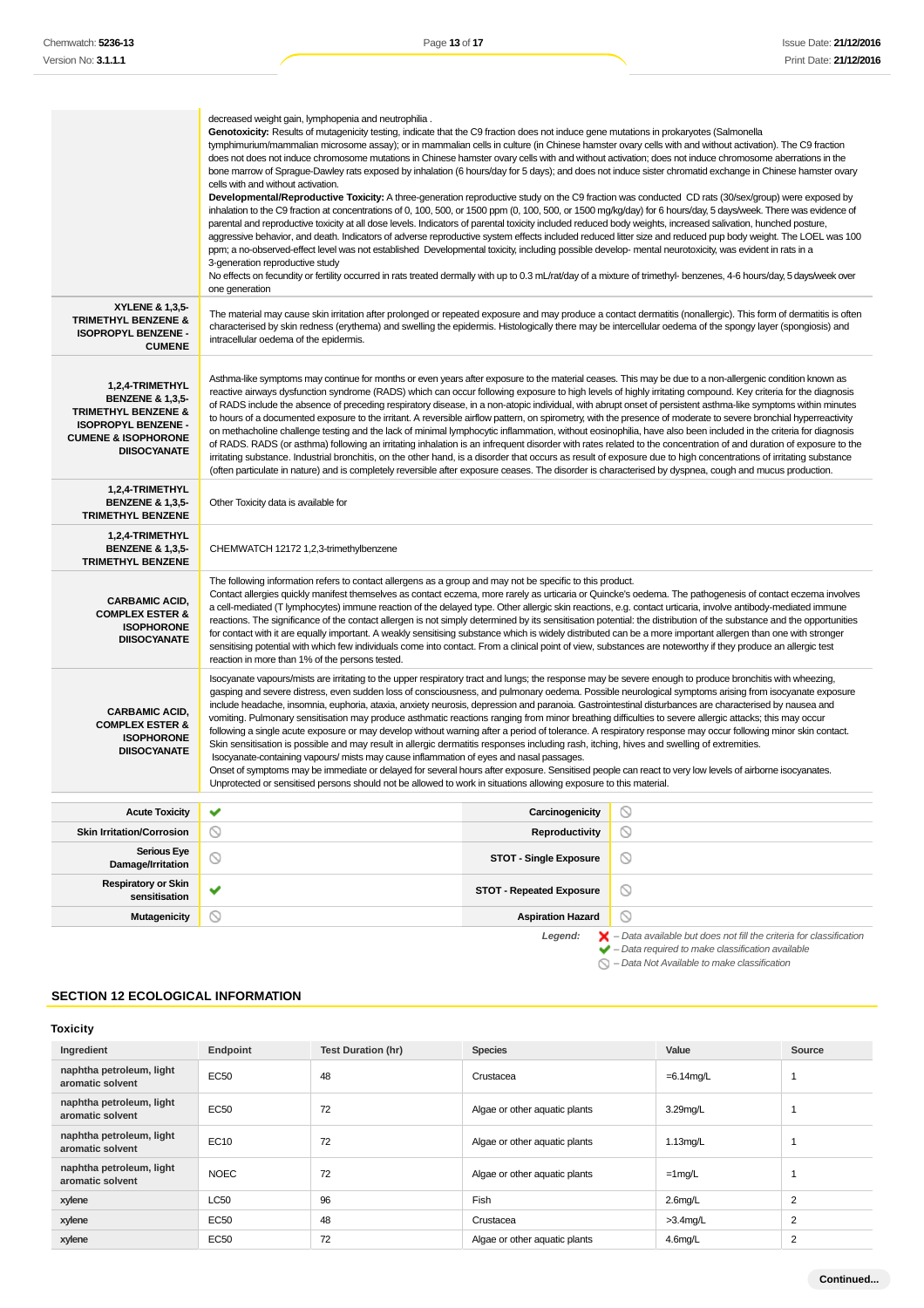| xylene                     | <b>EC50</b> | 24  | Crustacea                                                                                                                                             | $0.711$ mg/L | 4              |
|----------------------------|-------------|-----|-------------------------------------------------------------------------------------------------------------------------------------------------------|--------------|----------------|
| xylene                     | <b>NOEC</b> | 73  | Algae or other aquatic plants                                                                                                                         | $0.44$ mg/L  | 2              |
| 1,2,4-trimethyl benzene    | <b>LC50</b> | 96  | Fish                                                                                                                                                  | 1.318mg/L    | 3              |
| 1,2,4-trimethyl benzene    | <b>EC50</b> | 48  | Crustacea                                                                                                                                             | ca.6.14mg/L  | 1              |
| 1,2,4-trimethyl benzene    | <b>EC50</b> | 96  | Algae or other aquatic plants                                                                                                                         | 2.154mg/L    | 3              |
| 1,2,4-trimethyl benzene    | <b>EC50</b> | 384 | Crustacea                                                                                                                                             | 0.328mg/L    | 3              |
| 1,3,5-trimethyl benzene    | <b>LC50</b> | 96  | Fish                                                                                                                                                  | 1.318mg/L    | 3              |
| 1,3,5-trimethyl benzene    | <b>EC50</b> | 48  | Crustacea                                                                                                                                             | 13mg/L       | 5              |
| 1,3,5-trimethyl benzene    | <b>EC50</b> | 96  | Algae or other aquatic plants                                                                                                                         | 2.154mg/L    | 3              |
| 1,3,5-trimethyl benzene    | <b>EC50</b> | 384 | Crustacea                                                                                                                                             | 0.328mg/L    | 3              |
| 1,3,5-trimethyl benzene    | <b>NOEC</b> | 504 | Crustacea                                                                                                                                             | $0.4$ mg/L   | 4              |
| isopropyl benzene - cumene | LC50        | 96  | Fish                                                                                                                                                  | 1.784mg/L    | 3              |
| isopropyl benzene - cumene | <b>EC50</b> | 48  | Crustacea                                                                                                                                             | $=0.6$ mg/L  | 1              |
| isopropyl benzene - cumene | <b>EC50</b> | 72  | Algae or other aquatic plants                                                                                                                         | 1.29mg/L     | 2              |
| isopropyl benzene - cumene | <b>EC50</b> | 384 | Crustacea                                                                                                                                             | 0.442mg/L    | 3              |
| isopropyl benzene - cumene | <b>NOEC</b> | 72  | Algae or other aquatic plants                                                                                                                         | $0.22$ mg/L  | 2              |
| isophorone diisocyanate    | <b>LC50</b> | 96  | Fish                                                                                                                                                  | $>1.51$ mg/L | 2              |
| isophorone diisocyanate    | <b>EC50</b> | 48  | Crustacea                                                                                                                                             | $>3.36$ mg/L | 2              |
| isophorone diisocyanate    | <b>EC50</b> | 72  | Algae or other aquatic plants                                                                                                                         | $>3.1$ mg/L  | 2              |
| isophorone diisocyanate    | <b>EC50</b> | 72  | Algae or other aquatic plants                                                                                                                         | $>3.1$ mg/L  | 2              |
| isophorone diisocyanate    | <b>NOEC</b> | 72  | Algae or other aquatic plants                                                                                                                         | $3.1$ mg/L   | $\overline{2}$ |
|                            |             |     | Extracted from 1. IUCLID Toxicity Data 2. Europe ECHA Registered Substances - Ecotoxicological Information - Aquatic Toxicity 3. EPIWIN Suite V3.12 - |              |                |

**Legend:**

Aquatic Toxicity Data (Estimated) 4. US EPA, Ecotox database - Aquatic Toxicity Data 5. ECETOC Aquatic Hazard Assessment Data 6. NITE (Japan) - Bioconcentration Data 7. METI (Japan) - Bioconcentration Data 8. Vendor Data

Harmful to aquatic organisms, may cause long-term adverse effects in the aquatic environment.

Do NOT allow product to come in contact with surface waters or to intertidal areas below the mean high water mark. Do not contaminate water when cleaning equipment or disposing of equipment wash-waters.

Wastes resulting from use of the product must be disposed of on site or at approved waste sites. **DO NOT** discharge into sewer or waterways.

### **Persistence and degradability**

| Ingredient                 | Persistence: Water/Soil       | Persistence: Air              |
|----------------------------|-------------------------------|-------------------------------|
| xylene                     | $HIGH$ (Half-life = 360 days) | LOW (Half-life $= 1.83$ days) |
| 1,2,4-trimethyl benzene    | LOW (Half-life $=$ 56 days)   | LOW (Half-life $= 0.67$ days) |
| 1,3,5-trimethyl benzene    | HIGH                          | <b>HIGH</b>                   |
| isopropyl benzene - cumene | HIGH                          | <b>HIGH</b>                   |
| isophorone diisocyanate    | HIGH                          | <b>HIGH</b>                   |

### **Bioaccumulative potential**

| Ingredient                 | <b>Bioaccumulation</b>   |
|----------------------------|--------------------------|
| xylene                     | $MEDIUM (BCF = 740)$     |
| 1,2,4-trimethyl benzene    | LOW (BCF = $275$ )       |
| 1,3,5-trimethyl benzene    | LOW (BCF = $342$ )       |
| isopropyl benzene - cumene | LOW (BCF = $35.5$ )      |
| isophorone diisocyanate    | $HIGH (LogKOW = 4.7519)$ |

#### **Mobility in soil**

| Ingredient                 | <b>Mobility</b>       |
|----------------------------|-----------------------|
| 1,2,4-trimethyl benzene    | LOW ( $KOC = 717.6$ ) |
| 1,3,5-trimethyl benzene    | LOW ( $KOC = 703$ )   |
| isopropyl benzene - cumene | LOW (KOC = $817.2$ )  |
| isophorone diisocyanate    | LOW ( $KOC = 36450$ ) |

### **SECTION 13 DISPOSAL CONSIDERATIONS**

#### **Waste treatment methods**

**Product / Packaging disposal**

Containers may still present a chemical hazard/ danger when empty.

▶ Return to supplier for reuse/ recycling if possible.

Otherwise:

- ► If container can not be cleaned sufficiently well to ensure that residuals do not remain or if the container cannot be used to store the same product, then puncture containers, to prevent re-use, and bury at an authorised landfill.
- Where possible retain label warnings and SDS and observe all notices pertaining to the product.

**Continued...**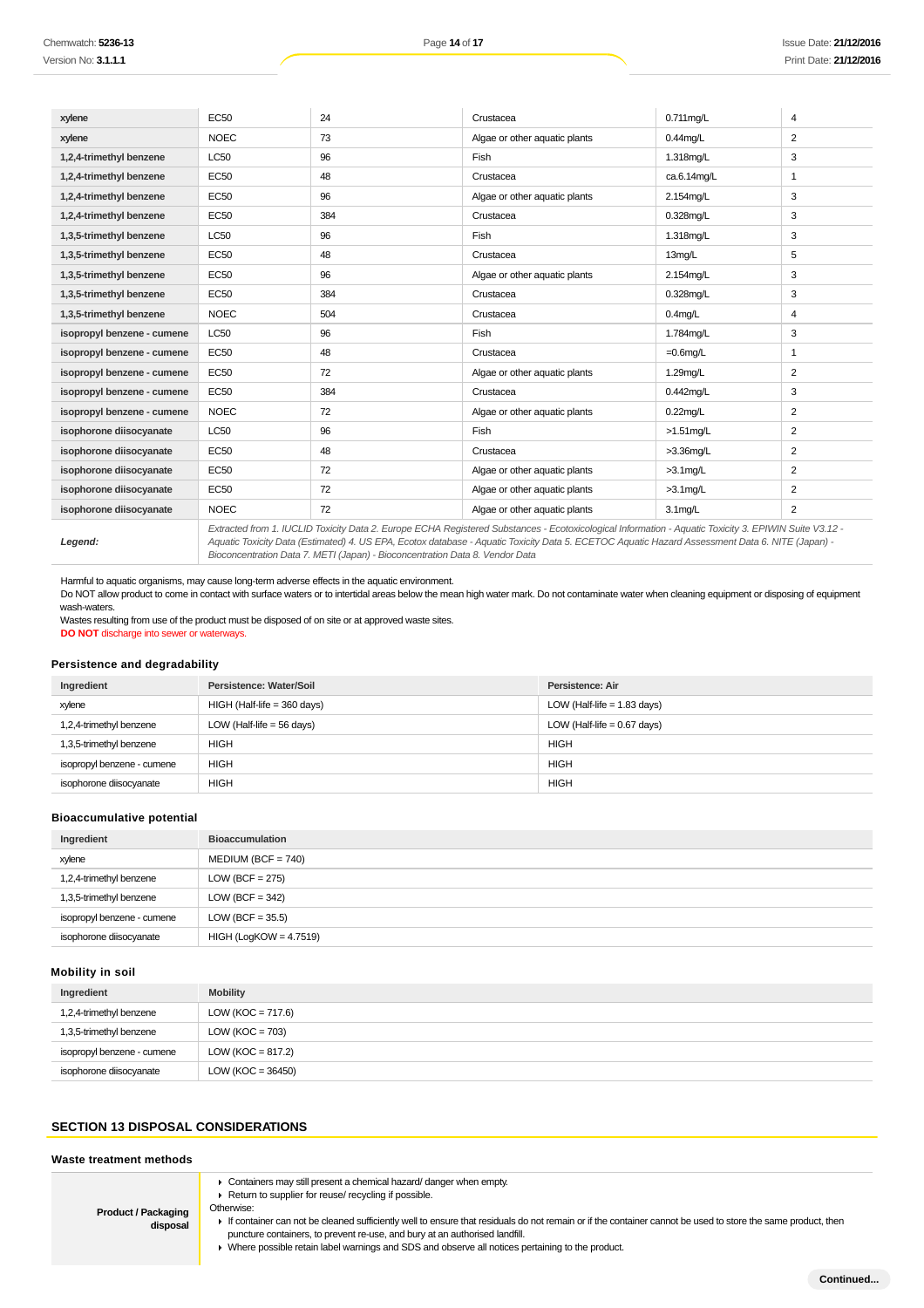| Legislation addressing waste disposal requirements may differ by country, state and/ or territory. Each user must refer to laws operating in their area. In some                                                |
|-----------------------------------------------------------------------------------------------------------------------------------------------------------------------------------------------------------------|
| areas, certain wastes must be tracked.                                                                                                                                                                          |
| A Hierarchy of Controls seems to be common - the user should investigate:                                                                                                                                       |
| $\triangleright$ Reduction                                                                                                                                                                                      |
| $\triangleright$ Reuse                                                                                                                                                                                          |
| $\triangleright$ Recycling                                                                                                                                                                                      |
| • Disposal (if all else fails)                                                                                                                                                                                  |
| This material may be recycled if unused, or if it has not been contaminated so as to make it unsuitable for its intended use. If it has been contaminated, it may be                                            |
| possible to reclaim the product by filtration, distillation or some other means. Shelf life considerations should also be applied in making decisions of this type.                                             |
| Note that properties of a material may change in use, and recycling or reuse may not always be appropriate.                                                                                                     |
| DO NOT allow wash water from cleaning or process equipment to enter drains.                                                                                                                                     |
| It may be necessary to collect all wash water for treatment before disposal.                                                                                                                                    |
| In all cases disposal to sewer may be subject to local laws and regulations and these should be considered first.                                                                                               |
| $\blacktriangleright$ Where in doubt contact the responsible authority.                                                                                                                                         |
| Recycle wherever possible.                                                                                                                                                                                      |
| • Consult manufacturer for recycling options or consult local or regional waste management authority for disposal if no suitable treatment or disposal facility<br>can be identified.                           |
| • Dispose of by: burial in a land-fill specifically licenced to accept chemical and / or pharmaceutical wastes or Incineration in a licenced apparatus (after<br>admixture with suitable combustible material). |
| • Decontaminate empty containers. Observe all label safeguards until containers are cleaned and destroyed.                                                                                                      |

# **SECTION 14 TRANSPORT INFORMATION**

# **Labels Required Marine Pollutant** NO **HAZCHEM** •3Y **Land transport (ADG) UN number** 1866 **UN proper shipping name** RESIN SOLUTION, flammable **Transport hazard class(es)** Class 3 Subrisk Not Applicable **Packing group** III **Environmental hazard** Not Applicable **Special precautions for user** Special provisions 223 Limited quantity 5L **Air transport (ICAO-IATA / DGR) UN number** 1866 **UN proper shipping name** Resin solution flammable **Transport hazard class(es)**  $ICAO/IATA Class$   $3$ ICAO / IATA Subrisk Not Applicable ERG Code 3L **Packing group** III **Environmental hazard** Not Applicable **Special precautions for user** Special provisions A3 Cargo Only Packing Instructions 366 Cargo Only Maximum Qty / Pack 220 L Passenger and Cargo Packing Instructions 355 Passenger and Cargo Maximum Qty / Pack 60 L Passenger and Cargo Limited Quantity Packing Instructions Y344 Passenger and Cargo Limited Maximum Qty / Pack 10 L

### **Sea transport (IMDG-Code / GGVSee)**

| <b>UN number</b>           | 1866                                                                |  |  |
|----------------------------|---------------------------------------------------------------------|--|--|
| UN proper shipping name    | RESIN SOLUTION flammable                                            |  |  |
| Transport hazard class(es) | <b>IMDG Class</b><br>$\frac{1}{2}$ 3<br>IMDG Subrisk Not Applicable |  |  |
| Packing group              | $\mathbf{m}$                                                        |  |  |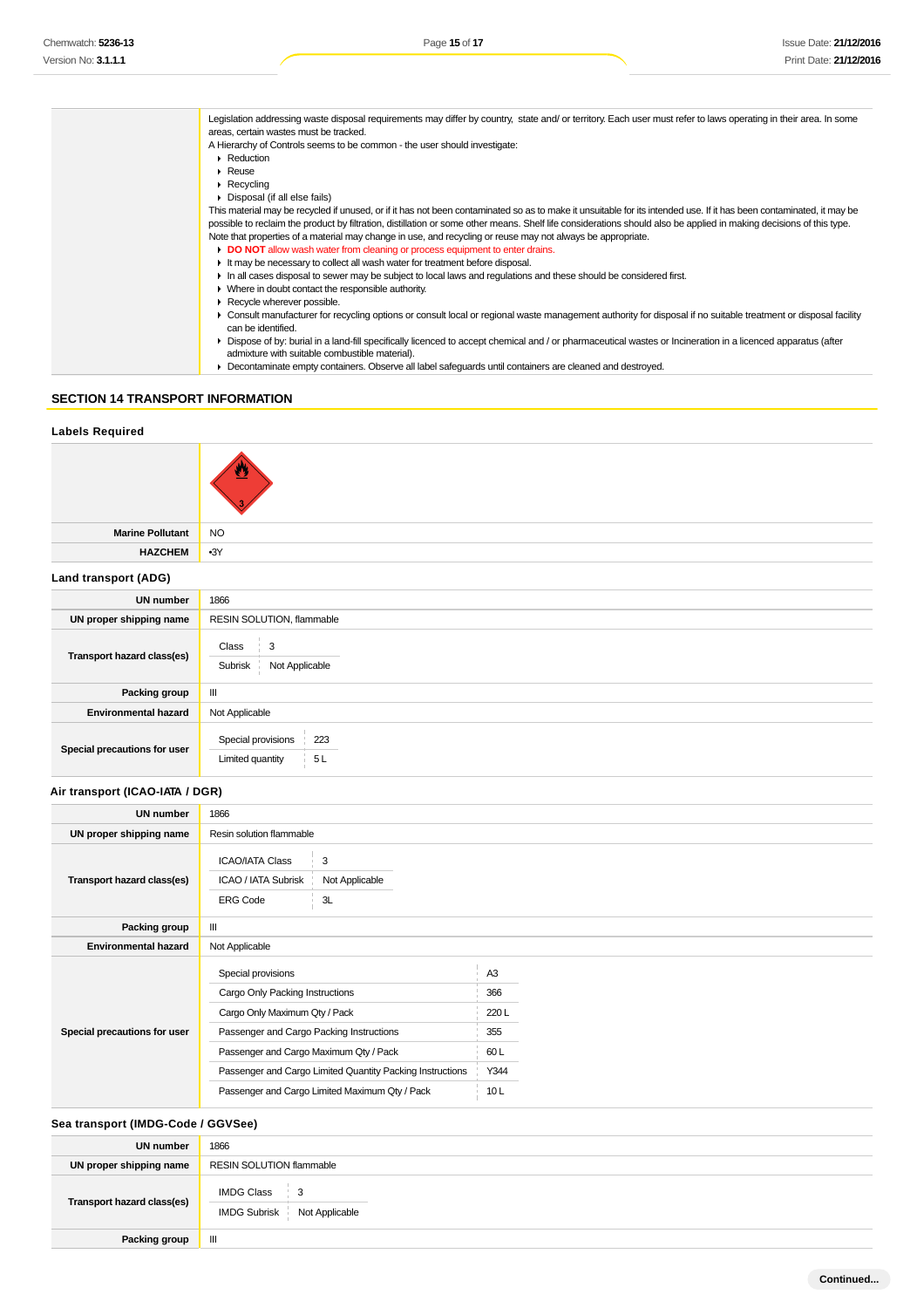| <b>Environmental hazard</b>                                                                                                      | Not Applicable                                                                                                                                                                                |                                                                                                  |                                                                                                                          |  |  |
|----------------------------------------------------------------------------------------------------------------------------------|-----------------------------------------------------------------------------------------------------------------------------------------------------------------------------------------------|--------------------------------------------------------------------------------------------------|--------------------------------------------------------------------------------------------------------------------------|--|--|
|                                                                                                                                  | <b>EMS Number</b>                                                                                                                                                                             | $F-E$ , S-E                                                                                      |                                                                                                                          |  |  |
| Special precautions for user                                                                                                     | Special provisions                                                                                                                                                                            | 223 955                                                                                          |                                                                                                                          |  |  |
|                                                                                                                                  | <b>Limited Quantities</b>                                                                                                                                                                     | 5L                                                                                               |                                                                                                                          |  |  |
| Transport in bulk according to Annex II of MARPOL and the IBC code<br>Not Applicable<br><b>SECTION 15 REGULATORY INFORMATION</b> |                                                                                                                                                                                               |                                                                                                  |                                                                                                                          |  |  |
|                                                                                                                                  |                                                                                                                                                                                               |                                                                                                  |                                                                                                                          |  |  |
|                                                                                                                                  |                                                                                                                                                                                               | Safety, health and environmental regulations / legislation specific for the substance or mixture |                                                                                                                          |  |  |
|                                                                                                                                  | NAPHTHA PETROLEUM, LIGHT AROMATIC SOLVENT(64742-95-6.) IS FOUND ON THE FOLLOWING REGULATORY LISTS                                                                                             |                                                                                                  |                                                                                                                          |  |  |
| Australia Hazardous Substances Information System - Consolidated Lists                                                           |                                                                                                                                                                                               |                                                                                                  | Australia Inventory of Chemical Substances (AICS)                                                                        |  |  |
| XYLENE(1330-20-7) IS FOUND ON THE FOLLOWING REGULATORY LISTS                                                                     |                                                                                                                                                                                               |                                                                                                  |                                                                                                                          |  |  |
| Australia Exposure Standards                                                                                                     |                                                                                                                                                                                               |                                                                                                  | Australia Inventory of Chemical Substances (AICS)                                                                        |  |  |
| Australia Hazardous Substances Information System - Consolidated Lists                                                           |                                                                                                                                                                                               |                                                                                                  | International Agency for Research on Cancer (IARC) - Agents Classified by the IARC<br>Monographs                         |  |  |
|                                                                                                                                  |                                                                                                                                                                                               | 1,2,4-TRIMETHYL BENZENE(95-63-6) IS FOUND ON THE FOLLOWING REGULATORY LISTS                      |                                                                                                                          |  |  |
| Australia Hazardous Substances Information System - Consolidated Lists                                                           |                                                                                                                                                                                               |                                                                                                  | Australia Inventory of Chemical Substances (AICS)                                                                        |  |  |
|                                                                                                                                  |                                                                                                                                                                                               | CARBAMIC ACID, COMPLEX ESTER(140921-24-0) IS FOUND ON THE FOLLOWING REGULATORY LISTS             |                                                                                                                          |  |  |
| Australia Hazardous Substances Information System - Consolidated Lists                                                           |                                                                                                                                                                                               |                                                                                                  |                                                                                                                          |  |  |
|                                                                                                                                  |                                                                                                                                                                                               | 1,3,5-TRIMETHYL BENZENE(108-67-8) IS FOUND ON THE FOLLOWING REGULATORY LISTS                     |                                                                                                                          |  |  |
| Australia Hazardous Substances Information System - Consolidated Lists                                                           |                                                                                                                                                                                               |                                                                                                  | Australia Inventory of Chemical Substances (AICS)                                                                        |  |  |
|                                                                                                                                  |                                                                                                                                                                                               | ISOPROPYL BENZENE - CUMENE(98-82-8) IS FOUND ON THE FOLLOWING REGULATORY LISTS                   |                                                                                                                          |  |  |
| Australia Exposure Standards                                                                                                     |                                                                                                                                                                                               |                                                                                                  | Australia Inventory of Chemical Substances (AICS)                                                                        |  |  |
| Australia Hazardous Substances Information System - Consolidated Lists                                                           |                                                                                                                                                                                               |                                                                                                  | International Agency for Research on Cancer (IARC) - Agents Classified by the IARC<br>Monographs                         |  |  |
|                                                                                                                                  |                                                                                                                                                                                               | ISOPHORONE DIISOCYANATE(4098-71-9) IS FOUND ON THE FOLLOWING REGULATORY LISTS                    |                                                                                                                          |  |  |
| Australia Exposure Standards                                                                                                     |                                                                                                                                                                                               |                                                                                                  | Australia Inventory of Chemical Substances (AICS)                                                                        |  |  |
| Australia Hazardous Substances Information System - Consolidated Lists                                                           |                                                                                                                                                                                               |                                                                                                  | Australia Work Health and Safety Regulations 2016 - Hazardous chemicals (other than lead)<br>requiring health monitoring |  |  |
| <b>National Inventory</b>                                                                                                        | <b>Status</b>                                                                                                                                                                                 |                                                                                                  |                                                                                                                          |  |  |
| Australia - AICS                                                                                                                 | N (carbamic acid, complex ester)                                                                                                                                                              |                                                                                                  |                                                                                                                          |  |  |
| Canada - DSL                                                                                                                     | Y                                                                                                                                                                                             |                                                                                                  |                                                                                                                          |  |  |
| Canada - NDSL                                                                                                                    | N (xylene; carbamic acid, complex ester; naphtha petroleum, light aromatic solvent; 1,3,5-trimethyl benzene; isopropyl benzene - cumene; 1,2,4-trimethyl<br>benzene; isophorone diisocyanate) |                                                                                                  |                                                                                                                          |  |  |
| China - IECSC                                                                                                                    | Υ                                                                                                                                                                                             |                                                                                                  |                                                                                                                          |  |  |
| Europe - EINEC / ELINCS /<br><b>NLP</b>                                                                                          | Y                                                                                                                                                                                             |                                                                                                  |                                                                                                                          |  |  |
| Japan - ENCS                                                                                                                     | N (carbamic acid, complex ester)                                                                                                                                                              |                                                                                                  |                                                                                                                          |  |  |
| Korea - KECI                                                                                                                     | N (carbamic acid, complex ester)                                                                                                                                                              |                                                                                                  |                                                                                                                          |  |  |
| New Zealand - NZIoC                                                                                                              | Υ                                                                                                                                                                                             |                                                                                                  |                                                                                                                          |  |  |
| Philippines - PICCS                                                                                                              | N (carbamic acid, complex ester)                                                                                                                                                              |                                                                                                  |                                                                                                                          |  |  |
| USA - TSCA                                                                                                                       | Υ                                                                                                                                                                                             |                                                                                                  |                                                                                                                          |  |  |
| Legend:                                                                                                                          | $Y = All$ ingredients are on the inventory<br>N = Not determined or one or more ingredients are not on the inventory and are not exempt from listing(see specific ingredients in brackets)    |                                                                                                  |                                                                                                                          |  |  |
| <b>SECTION 16 OTHER INFORMATION</b>                                                                                              |                                                                                                                                                                                               |                                                                                                  |                                                                                                                          |  |  |
| <b>Other information</b>                                                                                                         |                                                                                                                                                                                               |                                                                                                  |                                                                                                                          |  |  |

### **Ingredients with multiple cas numbers**

| Name                                              | AS No |
|---------------------------------------------------|-------|
| naphtha petroleum, light<br>aromatic solvent<br>. |       |
|                                                   |       |

Classification of the preparation and its individual components has drawn on official and authoritative sources as well as independent review by the Chemwatch Classification committee using available literature references.

A list of reference resources used to assist the committee may be found at:

#### www.chemwatch.net

The SDS is a Hazard Communication tool and should be used to assist in the Risk Assessment. Many factors determine whether the reported Hazards are Risks in the workplace or other settings. Risks may be determined by reference to Exposures Scenarios. Scale of use, frequency of use and current or available engineering controls must be considered.